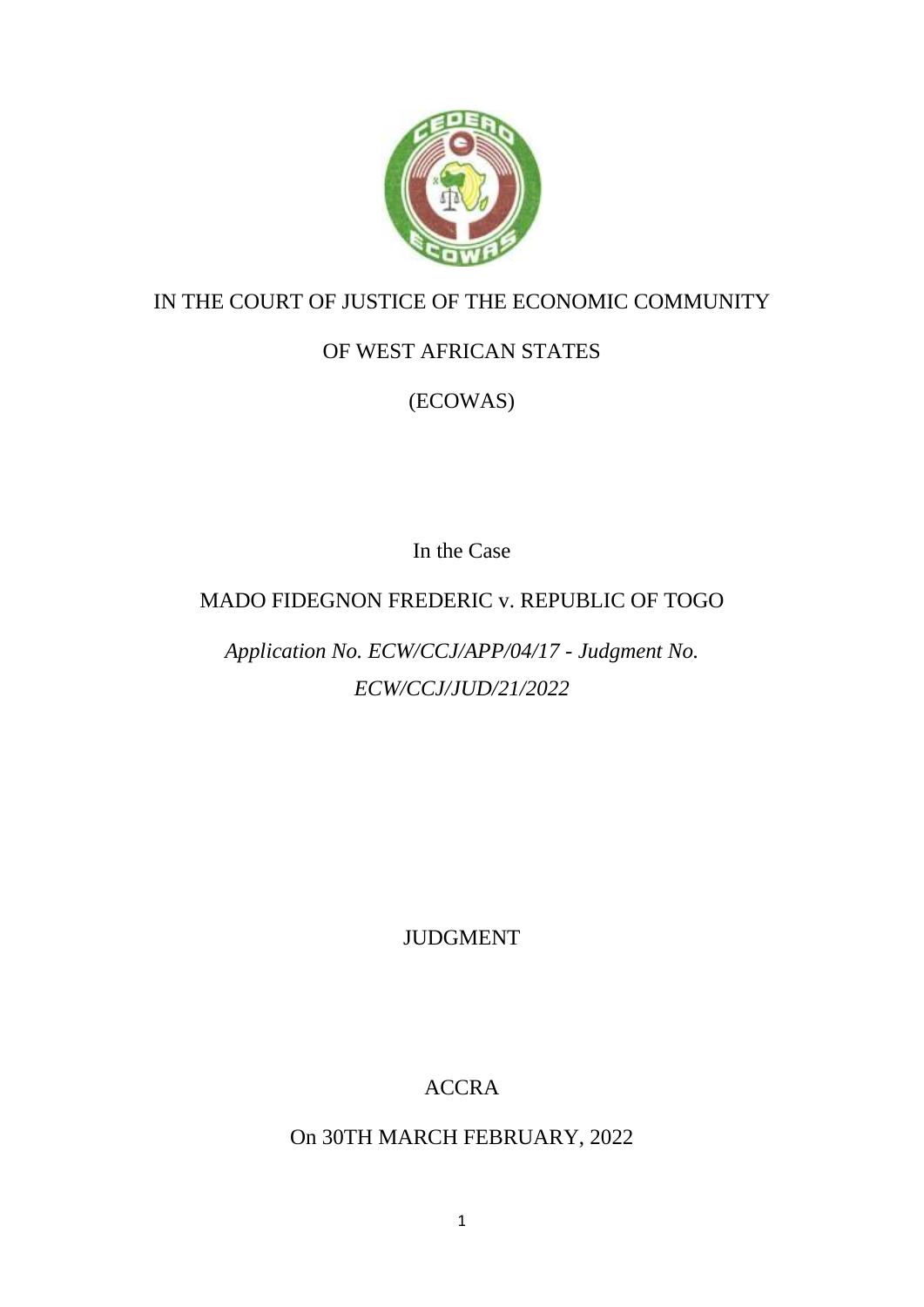# **APPLICATION No. ECW/CCJ/APP/04/17 JUDGMENT No. ECW/CCJ/JUD/21/2022**

## **BETWEEN:**

**MADO FIDEGNON FREDERIC,** represented by the Collective of Associations Against Impunity in Togo (CACIT)… **APPLICANT**

## **AND**

**STATE OF TOGO………………………………….. RESPONDENT**

## **COMPOSITION OF THE COURT PANEL**

| Hon. Justice Edward Amoako ASANTE Presiding                  |  |
|--------------------------------------------------------------|--|
|                                                              |  |
| Hon. Justice Januária T. S. M. COSTA Member/Rapporteur Judge |  |

## **ASSISTED BY:**

Aboubacar DIAKITE………………………………………….Registrar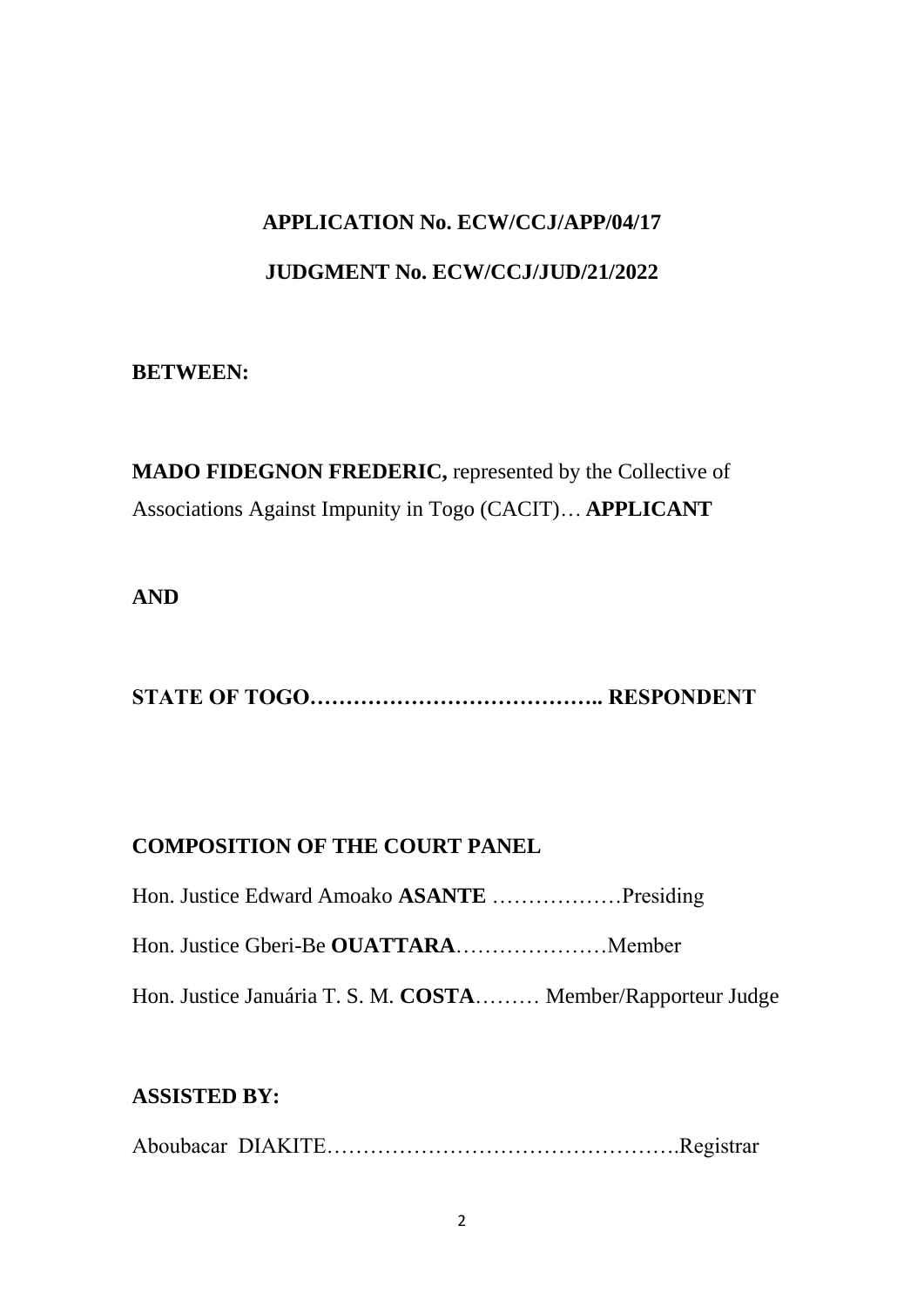#### **I. REPRESENTATION OF PARTIES**

Me Claude Kokou AMEGAN

Me Ferdinand Ekouévi AMAZOHOUN ……….Counsel for the Applicant

Monsieur Le Garde des Sceaux, Minister de la Justice, Charge des Relations …. Counsel for the Respondent

#### **II. COURT'S JUDGMENT**

1. This is the Court's Judgment read virtually in a public hearing, in accordance with Article 8 (1) of the 2020 Practical Instructions on Electronic Case Management and Virtual Sessions of the Court.

#### **III. DESCRIPTION OF THE PARTIES**

- 2. The Applicant, MADO Fidégnon Fréderic, represented by the Collective of Associations Against Impunity in Togo (CACIT), is an officer of the Togolese Armed Forces, retired, residing in Lomé.
- 3. The Respondent is the Republic of Togo, an ECOWAS Member State and signatory to the African Charter on Human and Peoples' Rights.

#### **IV. INTRODUCTION**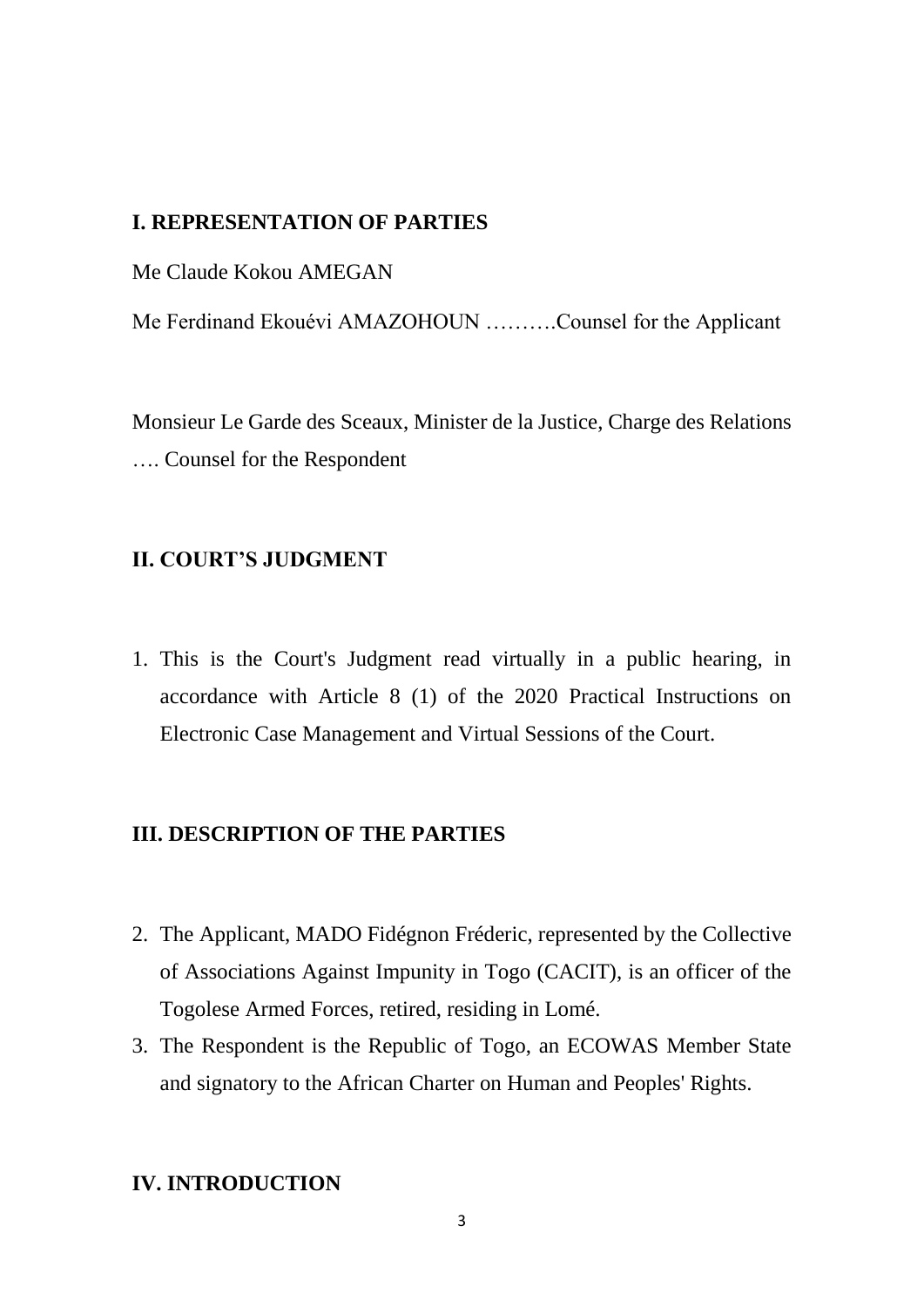4. In the instant case, the Applicant came to plead the violation of his human rights, alleging, inter alia, that in April 1993, the Defendant's agents arrested, beat and handcuffed him to obtain information about his involvement in the attempted Coup d'état of March 1993. That he was detained and tortured between April 1993 and December 1994 and that in March 1996 he was notified of a decision of his retirement from the Army, as a disciplinary measure, issued in March 1993.

#### **V. PROCEDURE BEFORE THE COURT**

- 5. The application initiating proceedings (Doc.1), accompanied by 3 Exhibits, was lodged at the Registry of this Court on January 11, 2017 and served on the Respondent on January 16, 2017.
- 6. With the original application, the Applicant also filed an application for Expedited Procedures (Doc. 2), which, was served on the Respondent on the same date.
- 7. On March 20, 2017, the Respondent filed a preliminary objection application (Doc. 3) as well as its defense (Doc. 4), which were served on the Applicant on March 23, 2017 to which he made no pronouncement.
- 8. October 13th, 2021 was appointed for the hearing of the parties, who, through their representatives, attended the hearing at which they were heard, formulating their oral observations.
	- 9. The judgment of the case was adjourned to 30th March, 2022.

#### **VI. APPLICANT'S CASE**

*a. Summary of Facts:*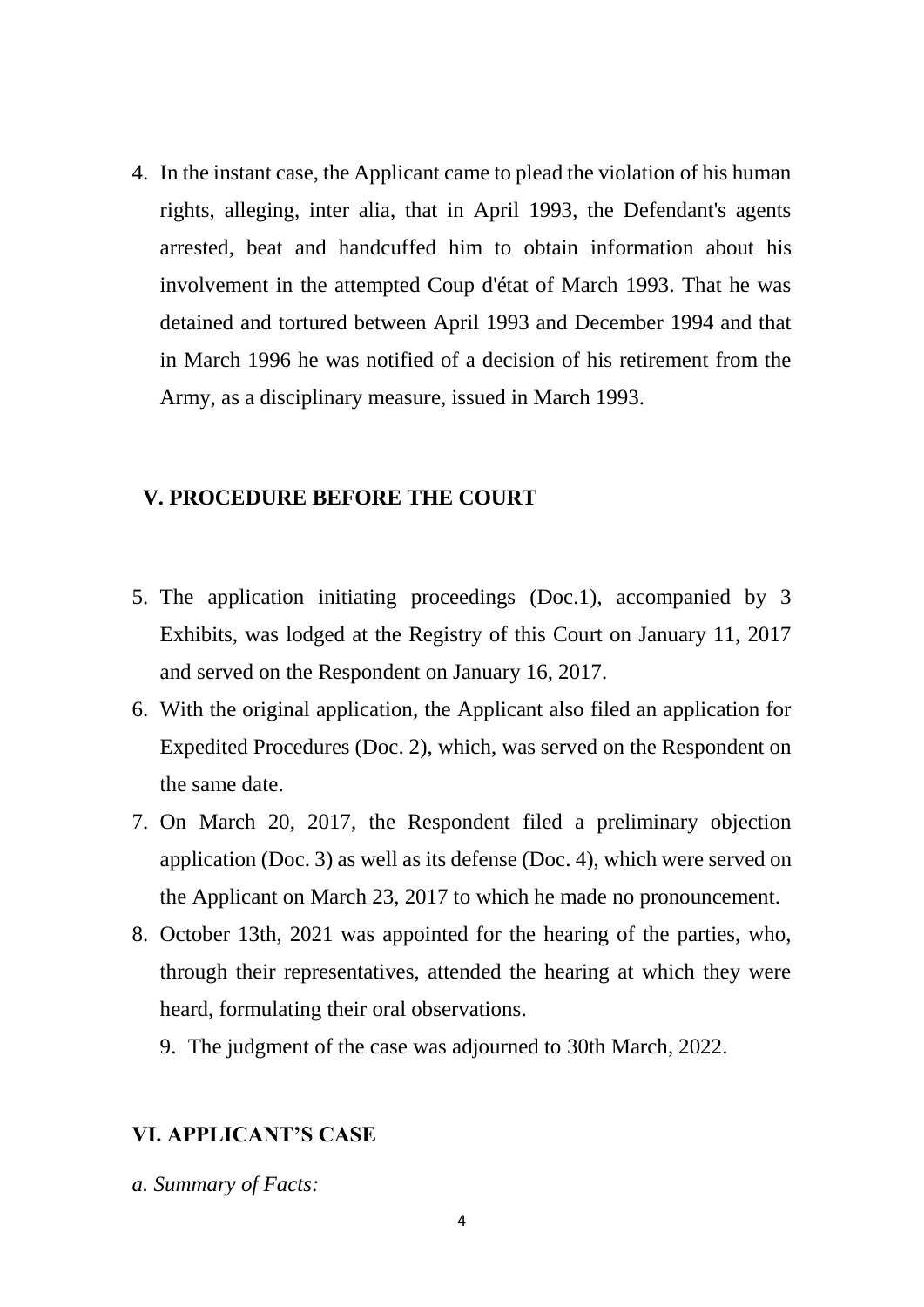- 10.The Applicant, since 1990, was a member of the Togolese Armed Forces (TAF) and head of a military radio station;
- 11.In this capacity, the Applicant was the reporter for the Airborne Troop Training Center (CETAP), under the command of Captain ATCHA Titikpina;
- 12.On the night of March 24-25, 1993, there was an attempted coup d'état in Togo (Lomé);
- 13. The **RI** field, the Inter-Arms Regiment, was attacked;
- 14.The TAF Chief of Staff was killed and the Head of State's house was attacked;
- 15.That night, the Applicant was on duty at the Airborne Troop Training Center (CETAP) located at the end of the runway at Lomé Airport, Tokoin;
- 16.The Applicant was the head of operational availability (OD);
- 17.On the week following the attack on the  $\overline{RIT}$  field, there was a bloody purge in the army with the systematic elimination of suspects;
- 18.On April 4, 1993, during a mission, the Applicant was the victim of a traffic accident caused by an unidentified car;
- 19.Which caused him fracture of his left leg;
- 20.He was transferred to the University Hospital Center of Lomé, Tokoin  $(CHU)$ ;
- 21.A week later, Captain TITIKPINA ordered the doctor, Captain DJATO, to transfer the Applicant to his garrison's infirmary;
- 22.The Applicant was brought back to CETAP and thrown into a cell without receiving any meals for 48 hours;
- 23.Two days after his arrest, a search was carried out at his home, in his presence;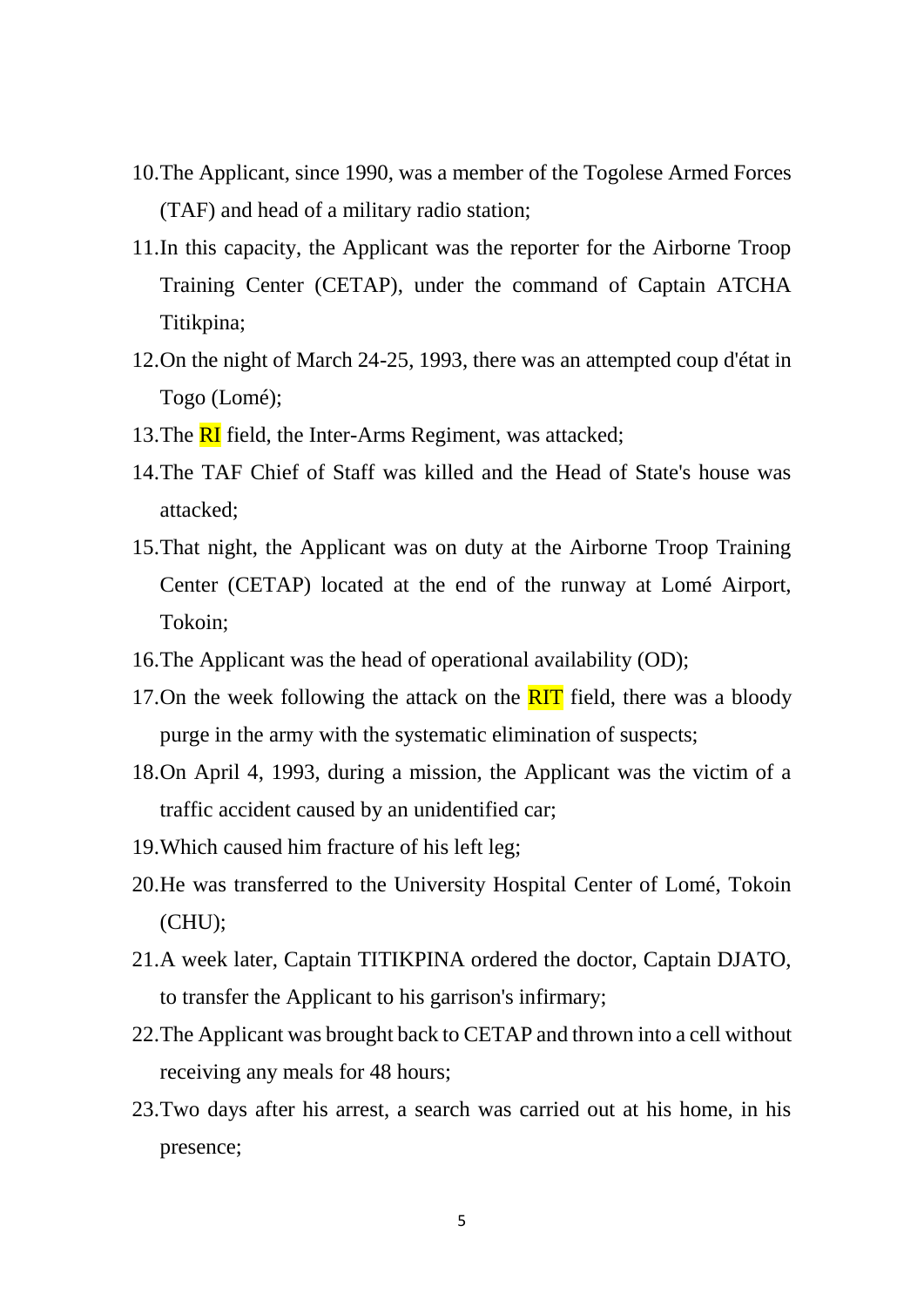- 24.Marshal TEBIE, who conducted the search, declared that "nothing illegal had been found":
- 25.The Applicant was transferred to the gendarmerie for further investigation;
- 26.And he was detained for two weeks without food rations;
- 27.After 21 weeks of detention, i.e. at the end of 1993, the Applicant and other soldiers were presented to the Federal Attorney, Mr. ABDOULAYE Yaya;
- 28.The prosecutor notified them of a state charge against them;
- 29.The State's charges against him were, among others: acts against State security, destruction of the Republic's buildings, aggression against the head of State, murder of General AMEYI and a soldier of the Presidential Guard, destruction of the Head of State's house;
- 30.The Applicant was brought back to the national gendarmerie;
- 31.Following, he was entitled to visits from his parents;
- 32.The Applicant was detained by the gendarmerie from September 1993 to November 20, 1994;
- 33.And on the night of November 17, 1994, Colonel LAOKPESSI visited them and told them that they had to get ready to get on a bus, which was parked in front of the cell;
- 34.The Applicant and his unfortunate companions arrived at the Lomé Transport Base;
- 35.They were boarded into a plane, handcuffed two by two by the wrist and secured at ankle level;
- 36.They landed at Niamtougou airport, 460 km from Lomé;
- 37.The Applicant and his companions were received by Colonel BERENA Gnakoudè and Commander Ernest GNASSIGBE and his elements;
- 38.They were taken directly to Kara's civilian prison;
- 39.During the trip they were beaten, intimidated and threatened;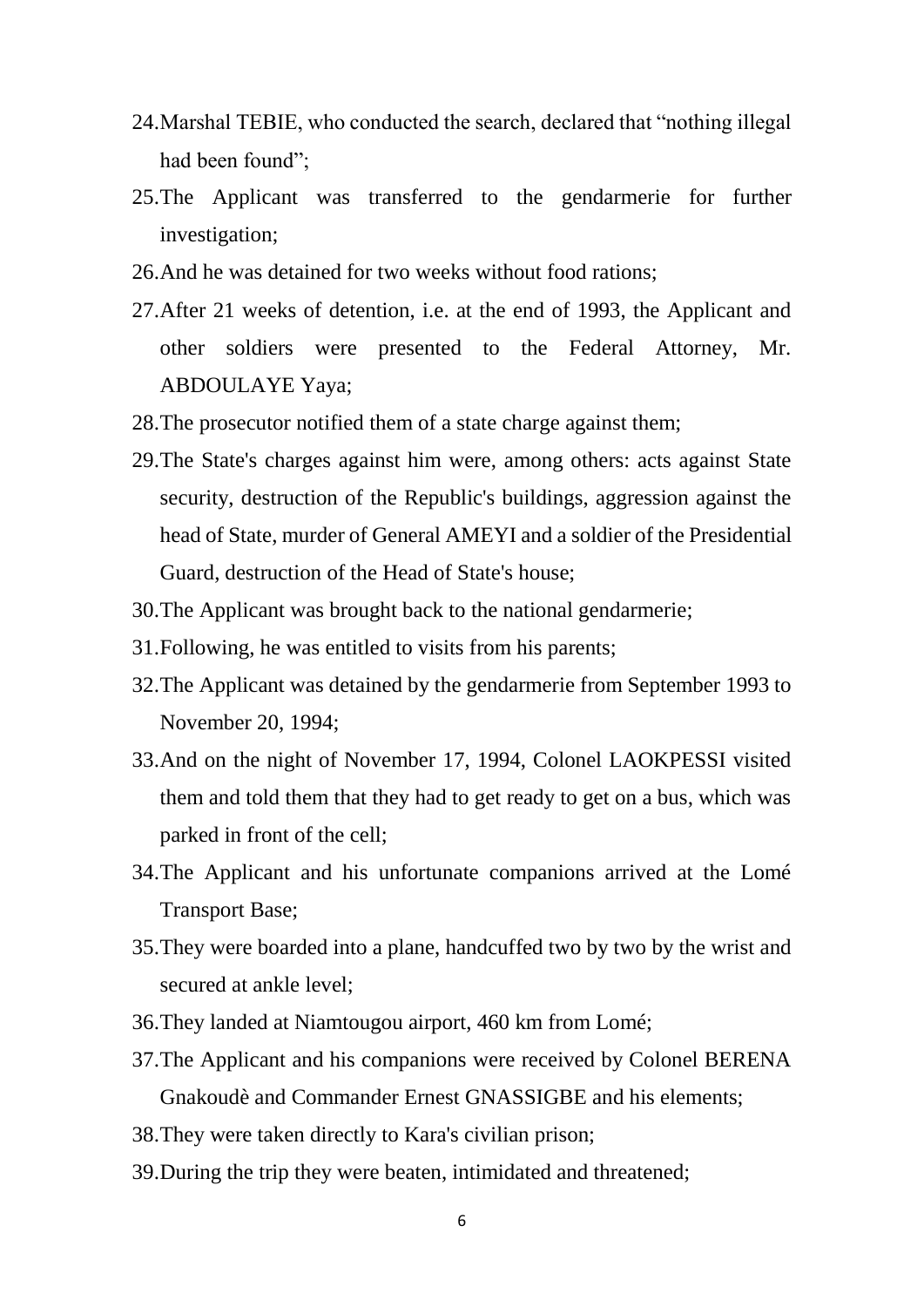- 40.All night long, the Applicant and his companions were harassed, beaten and wounded;
- 41.Water was poured into his cell and he had no coversheet;
- 42.On December 22, 1994, they received a visit from Colonel AREGBA Wapissou;
- 43.The Colonel announced the amnesty decreed by the President of the Republic, General GNASSINGBE Eyadema;
- 44.Colonel AREGBA reported that they were expected the following morning in Lomé for an official ceremony;
- 45.During the land journey from Kara to Lomé, the Applicant and his companions again suffered severe bodily harm;
- 46.They were handcuffed, laid down and had no right to get up;
- 47.Some urinated on their clothes;
- 48.They arrived at the National Gendarmerie of Lomé on December 23, 1994;
- 49.An official ceremony was held in the presence of diplomats, administrative and military authorities;
- 50.Colonel SEYI Memène, then Secretary of State at the Ministry of Interior and Decentralization, in charge of security, declared: "*your release is an expression of the will of the President of the Republic and of the Prime Minister for national reconciliation and forgiveness. So forget forever that you were in jail. You will resume service in your respective units and you will be reinstated back to your rights.*"
- 51.The Applicant and his companions were released on December 22, 1994, in accordance with the amnesty law, enacted by the Head of State (Exhibit 1);
- 52.The Applicant's reinstatement was never effective, despite all requests;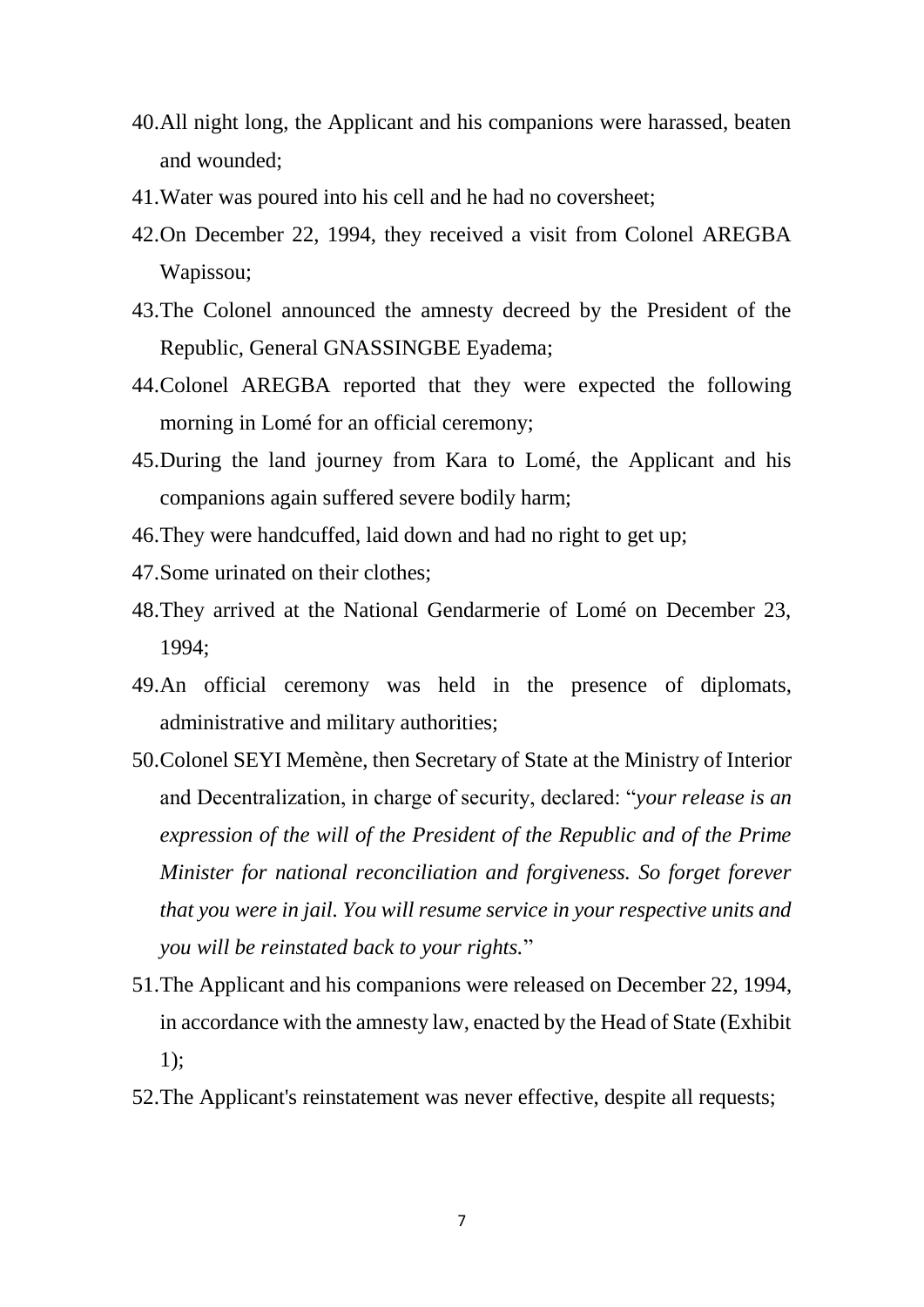- 53.The Applicant never found his salary slips, sent by the Togolese Bank of Commerce and Industry (BTCI) to his company's office, during his detention;
- 54.On March 30, 1996, a decision to reform the army as a disciplinary measure, was served on the Applicant by the TAF Chief of Staff (part no. 2);
- 55.The decision notified to him says that he had been retired on March 30, 1993, the date before the amnesty;
- 56.The Applicant does not enjoy all his rights inherent to retirement;
- 57.He asked the competent authorities for his regularization but without any success;
- 58.Since such events, the Applicant has suffered pain and stiffness in the right knee, pain in the left leg with paresthesia, and left knee failure (part no. 3).

#### *b. Pleas in Law:*

59.In support of his claim, the Applicant cited Article 52 of the Togo Code of Criminal Procedure; The amnesty law of December 22, 1994; Article 29 of the Law on the General Status of Military Personnel of the Togolese National Army of 17 July 1963; Articles 11, 19 and 21, paragraphs 1 and 2 of the Togolese Constitution of 14 October 1992; Articles 3 al. 1 and 2, 4th, 5th and 7th al. 1.b and c of the African Charter on Human and Peoples' Rights of 27 June 1981; Articles 5, 10 and 23, paragraph 1 of the Universal Declaration of Human Rights (UDHR) of December 10, 1948; Articles 7, 9/3 and 9/1 and 10/1,14/3Sc of the International Covenant on Civil and Political Rights of December 16, 1966; Article 6.1 of the International Covenant on Economic, Social and Cultural Rights; Article 4 of the Declaration on the Principles of Justice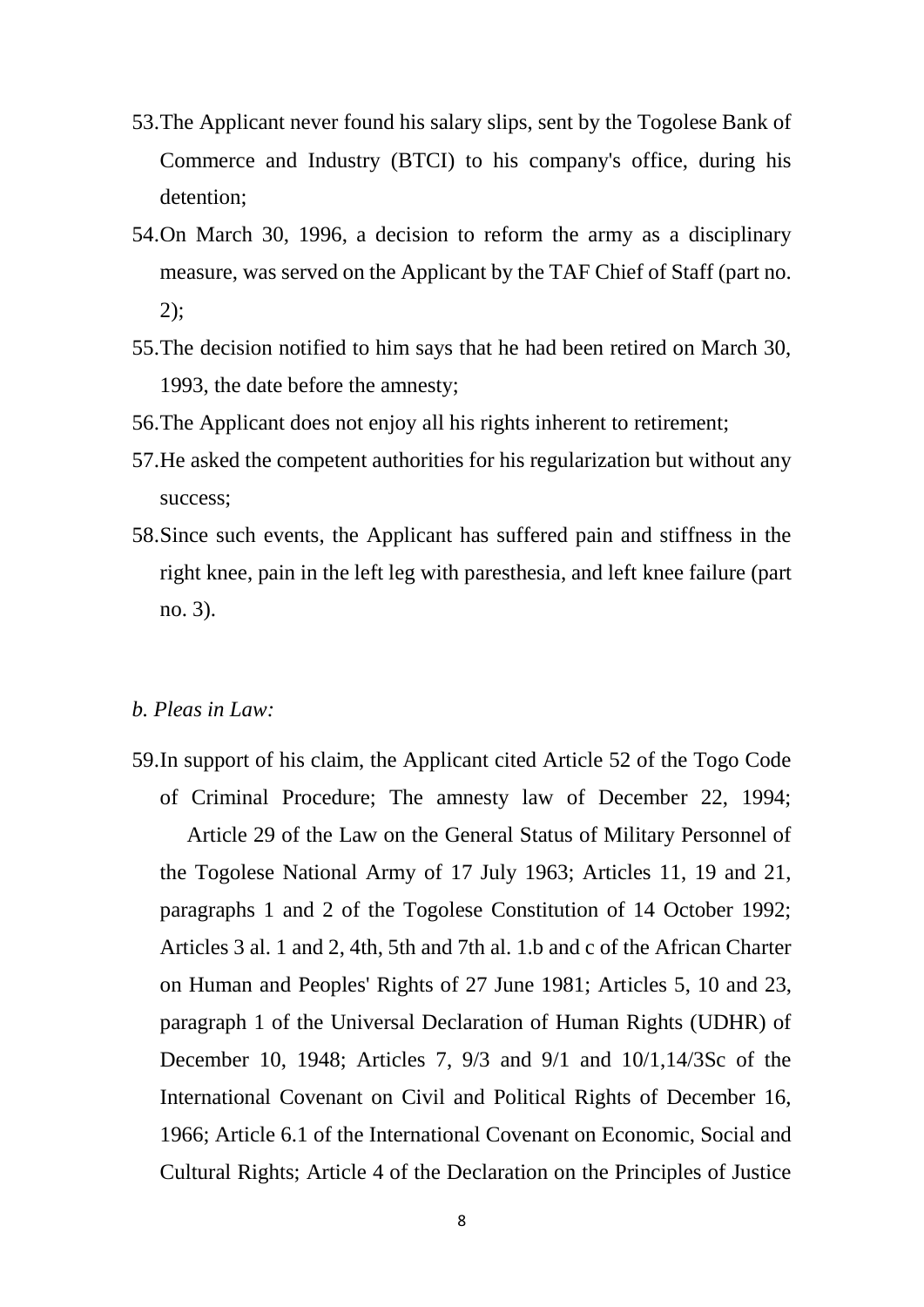for Victims of Crime and Abuse of Power; The Convention against Torture and Other Cruel, Inhuman or Degrading Treatment, December 10, 1984, in spirit and form and Principle 38 of the Body of Principles for the Protection of All Persons under Any Form of Detention or Imprisonment of 19 December 1988.

#### *c) Reliefs Sought by the Applicant:*

60.The Applicant sought from the Court to declare:

i- That the Togolese State, through the actions of its agents, who arrested, beat and handcuffed the Applicant, to obtain information about his involvement in the March 1993 coup attempt, violated the provisions of Article 21, paragraphs 1 and 2 of the Togolese Constitution, the provisions of Articles 4 and 5 of the African Charter on Human and Peoples' Rights, Article 5 of the Universal Declaration of Human Rights, Articles 7 of the International Covenant on Civil and Political Rights and the Convention against Torture and Other Cruel, Inhuman or Degrading Treatments or Punishments, respectively;

ii- That the actions of its agents, who illegally arrested and arbitrarily detained the Applicant in the RIT field, in CETAP, in the national gendarmerie and in Kara's civil prison, for twenty-one (21) months, without legal basis, violated the provisions of Article 52 of the Criminal Procedure Code of Togo, Articles 15 and 19 of the Togolese Constitution, of Articles 3, 6 and 7(d) of the African Charter on Human and Peoples' Rights, the provisions of Article 9/1 10/1 and 14/3c of the International Covenant on Civil and Political Rights and Article 4 of the Declaration on the Fundamental Principles of Justice Relating to Victims of Crime and Abuses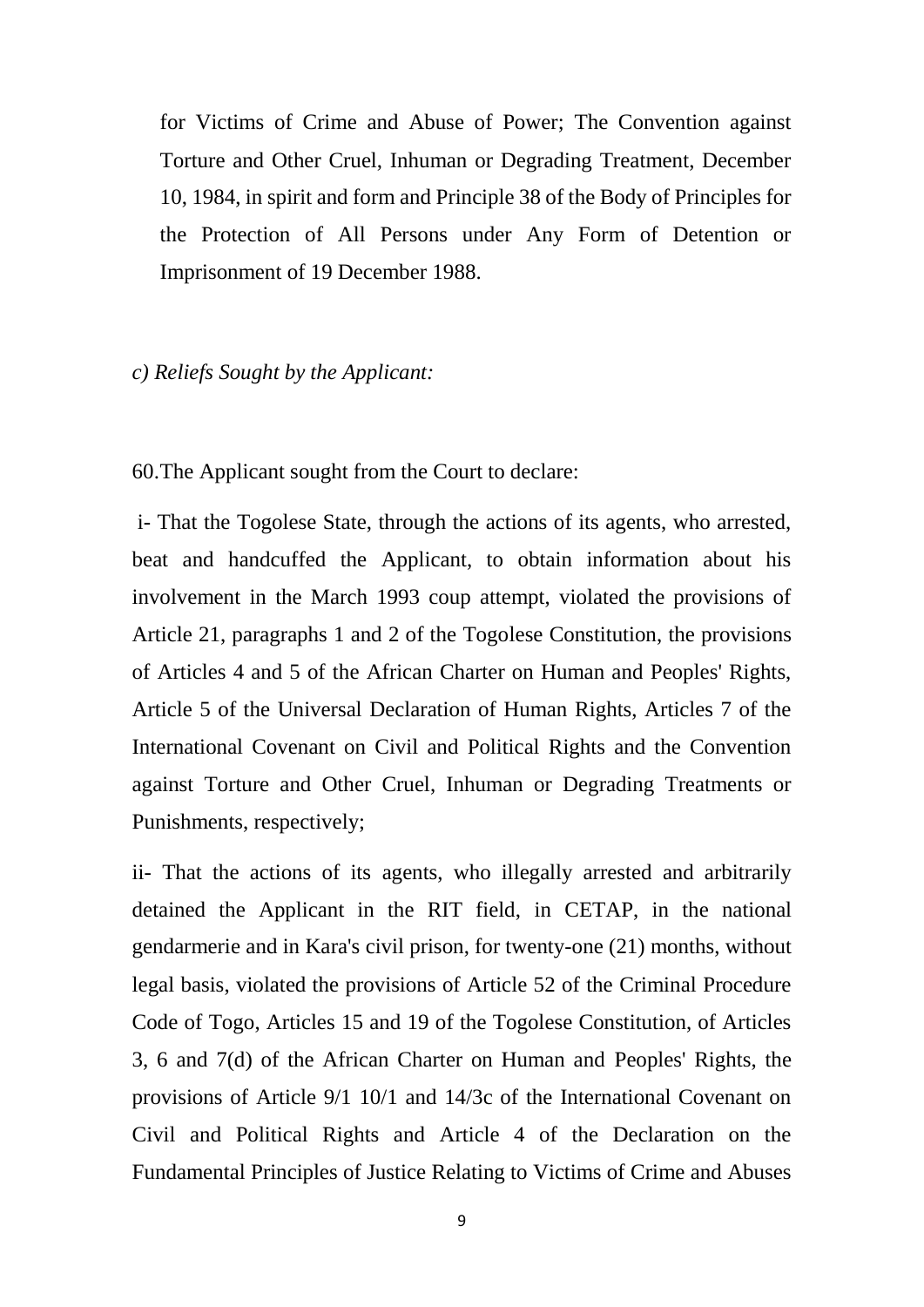of Power, and of Article 10 of the Universal Declaration of Human Rights of 1948;

iii- That the Applicant's right to work was not respected, in violation of the relevant provisions of the Amnesty Law, of December 22, 1994, of Article 29 of the Law establishing the General Statute of Military Personnel of the Togolese National Army, of 17 of July 1963, of Article 11 of the Togolese Constitution, of Article 6 paragraph 1 of the International Covenant on Social, Economic and Cultural Rights, of Article 23 paragraph 1 of the Universal Declaration of Human Rights (UDHR).

iv- And consequently:

v- Order the Togolese Republic to carry out an investigation to arrest the perpetrators of the offenses, in accordance with the provisions of Article 12 of the Convention Against Torture of December 10, 1984, taking into account their seriousness, under the terms of Article 4 of the same Convention.

vi- Condemn the Republic of Togo to repair the damage suffered, taking into account the relevant provisions of the Convention against Torture, in particular its Article 14, as well as the Fundamental Principles and Directives on the Right to Recourse and Compensation for victims of flagrant violations of international human rights law and serious violations of international humanitarian law, adopted by the General Assembly of the United Nations, on 16 December 2005, in its Resolution 60/147, namely, in the forms of restitution, compensation, rehabilitation, satisfaction and non-repetition guarantees.

vii- Declare illegal the reform decision nº 96-07/MIN-DEF-NAT, of February 24, 1996, which violates the amnesty law nº 94-004/PR of

10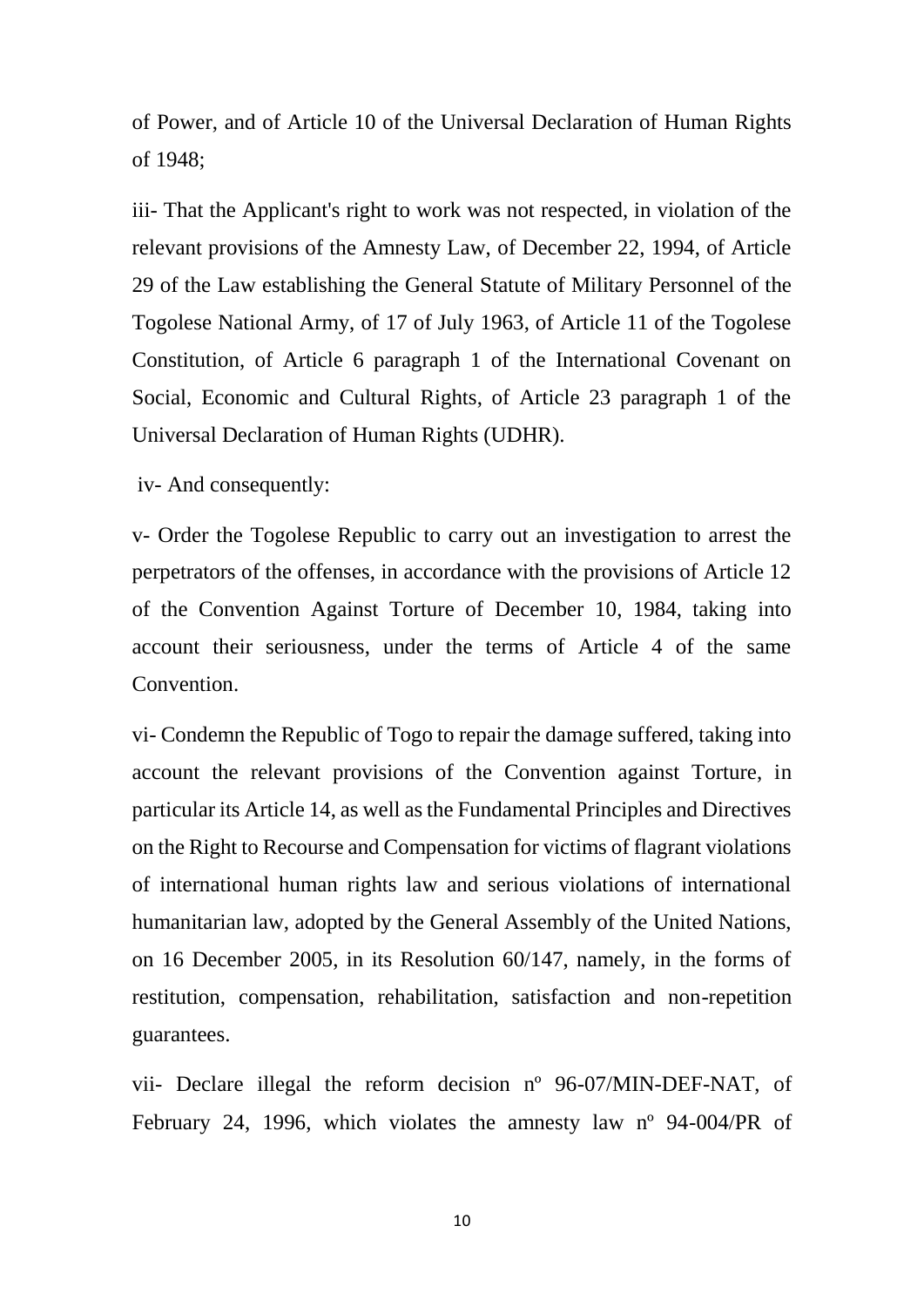December 22, 1994, promulgated by the President of the Republic, Supreme Chief in command of the army;

viii- Order the rehabilitation of the Applicant, with all legal effects, in particular the restitution of the Applicant's salaries, which were diverted during his detention;

ix- Order the Togolese Republic to pay the Applicant the sum of one hundred million (100,000,000) CFA francs, as compensation, in accordance with the provisions of Article 14 of the Convention against Torture and Other Cruel, Inhuman or Degrading Treatment or Punishment, of December 10, 1984, Article 9/5 of the International Covenant on Civil and Political Rights, of December 16, 1966 and Principle 35 of the Body of Principles for the Protection of All Persons under Any Form of Detention or Imprisonment, December 19, 1988.

#### **VII. DEFENDANT'S CASE**

#### *a. Summary of Facts:*

- 61.Mr. Mado Fidégnon Frédéric was incorporated on February 2, 1970, into the Togolese Armed Forces (TAF);
- 62.Until the last moment, he served in the Parachute Regiment Command and, specifically, at the Airborne Troops Training Center (CETAP) in Lomé, as sergeant-in-chief of the Togolese Armed Forces (TAF);
- 63.An attempted coup in Togo took place in the night of March 24-25, 1993 and resulted in the death of several military leaders and several other military personnel;
- 64.Investigations carried out after the attack revealed the involvement of certain elements of the TAF, including the Applicant, Mr. MADO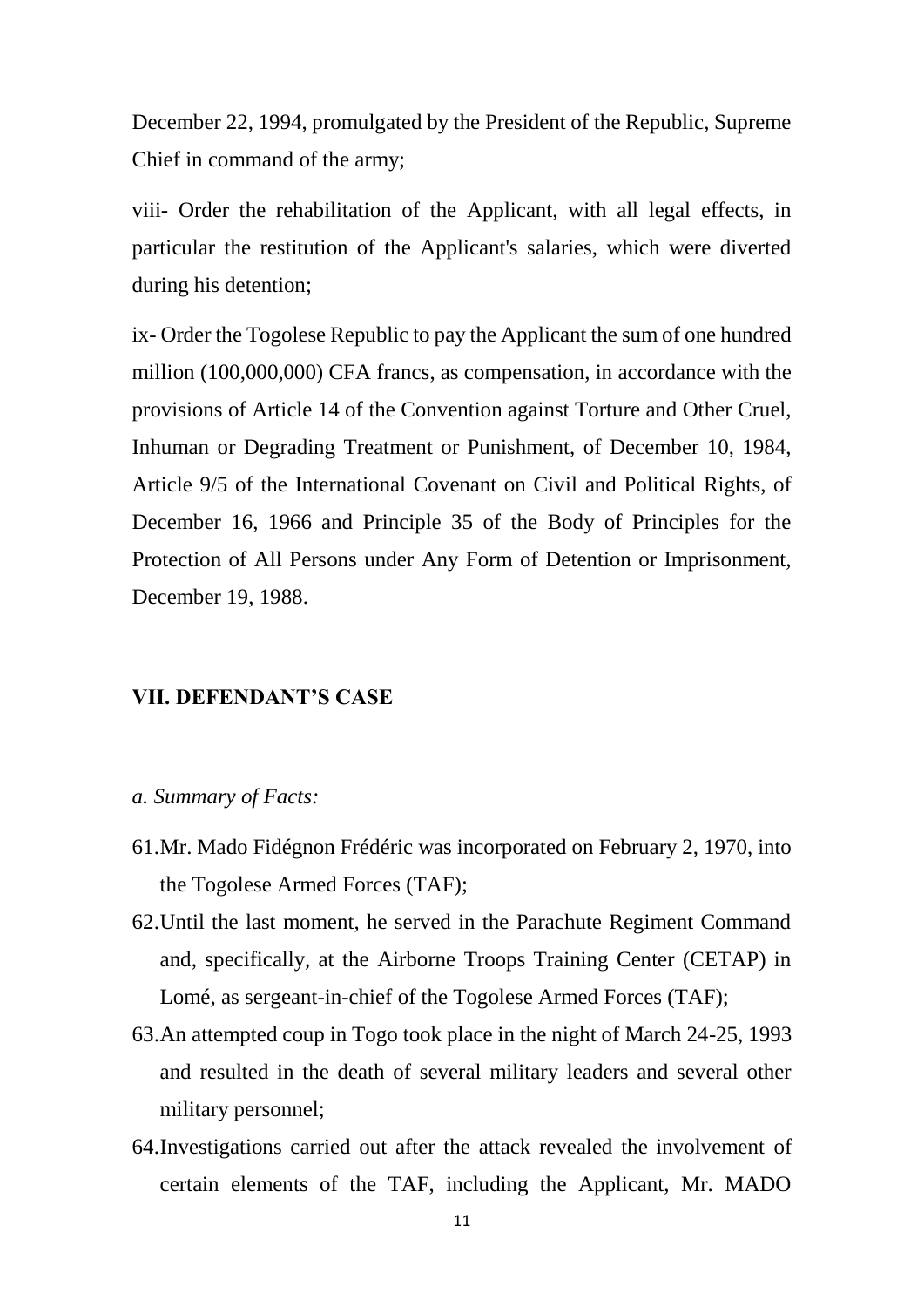Fidégnon Frédéric, who was one of the suspects and who, therefore, was presented, with his colleagues, to the Attorney General of the Republic and transferred to Kara civil prison;

- 65.Mr. MADO Fidégnon Frederic was retired by decision of February 24, 1996 (See Exhibit No. 2 of the Applicant);
- 66.It was on December 8, 2016, about 23 years after the attempted coup d'etat and 20 years after the decision to retire Mr. MADO Fidégnon Frédéric, that the latter decided to file a lawsuit before the Court of Justice, so that the Togolese Republic is accused on the basis of mere allegations.

#### **Preliminary Objection:**

- 67.The Respondent claimed that the complaint filed before this Court must be declared inadmissible for the following reasons:
- **A- The Court's Lack of jurisdiction over the matter of legality of administrative acts**
- 68.Mr. MADO Fidégnon Frederic, is a former sergeant of the Togolese Armed Forces (TAF), therefore, a former State employee.
- 69.By application dated December 8, 2016, he filed a lawsuit before the ECOWAS Court of Justice for violation of his rights.
- 70.Decision No. 96-097/MIN.DEF.NAT on retirement for disciplinary reasons, of February 24, 1996, proves that the Applicant is retired.
- 71.It is a decision from the Minister of Defense, therefore, an administrative act.
- 72.Law No. 81-10, of 23 June 1981 which establishes the procedure before the Administrative Chamber of the Court of Appeal of Togo, provides for an appeal against any administrative decision. Only this Chamber entertains jurisdiction to decide on the legality or not of an administrative act.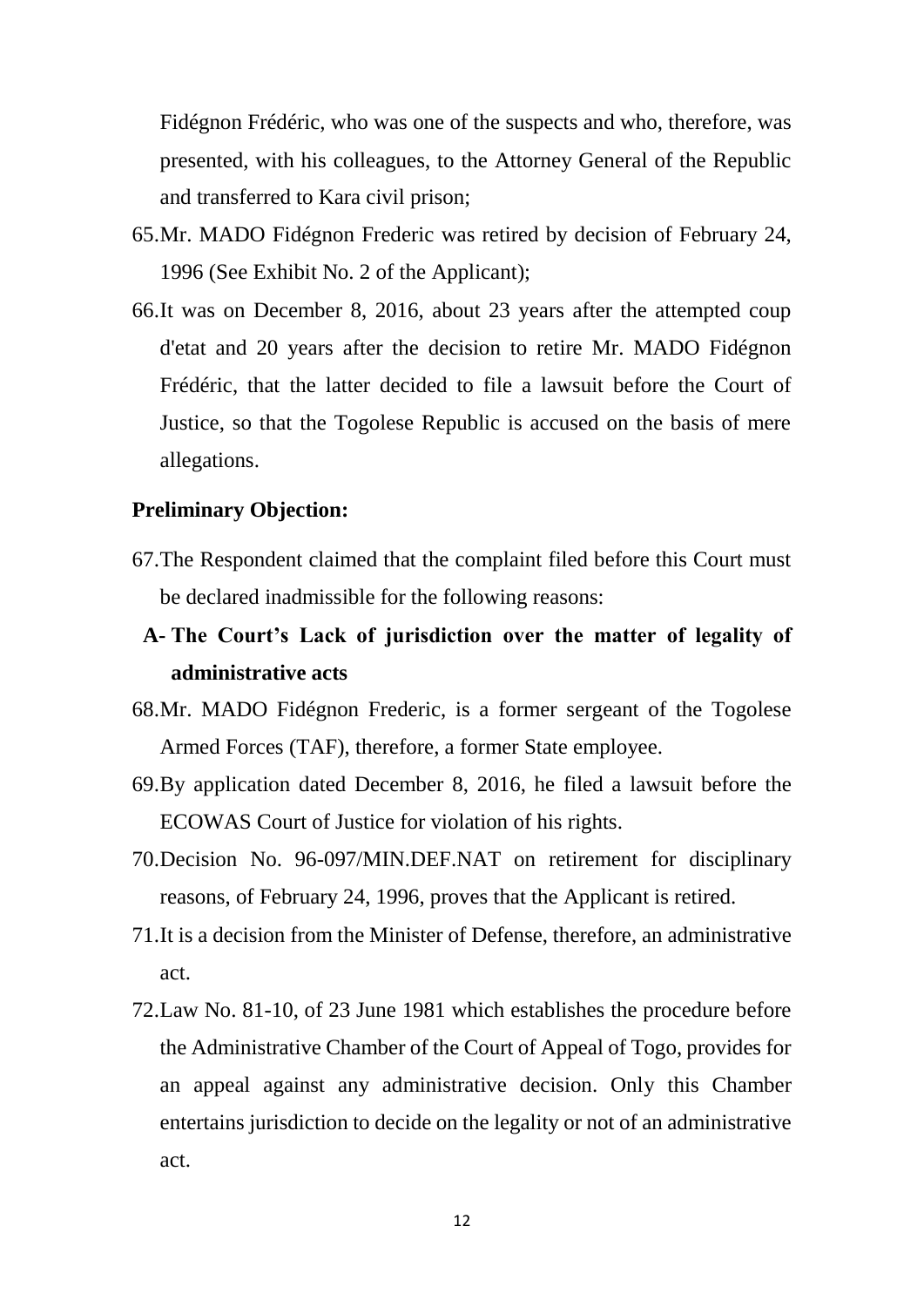- 73.Without having appealed to the Administrative Chamber, the Applicant appealed directly to the Court of Justice, 20 years later, for violation of his right to work.
- 74.Only the decision of the Administrative Chamber of the Court of Appeal could confirm or not the legality of the decision taken by the minister before the Applicant could bring an action before the Court of Justice, for violation of his right.
- 75.As of the present date, the time limit for filing an appeal has expired, so, the Applicant cannot appeal to the Administrative Chamber of the Court of Appeal.
- 76.Since the Applicant's notification of retirement, according to his own statements, on March 30, 1996 (see the statement of facts), nearly 20 years have elapsed, without him having appealed to the Administrative Chamber of the Court of Appeal, to challenge the legality of the said act, the validity of which can no longer be called into question before the domestic judge, much less before the ECOWAS Court.
- 77.The Court of Justice cannot rule on the violation alleged by the Applicant, who due to his silence, during the appeal period, accepted the reform decision;
- 78.Therefore, Mr. MADO Fidégnon Frederic's application, dated December 8, 2016, must be declared inadmissible, in accordance with the following:

# **B - On the inadmissibility of the alleged crime of torture, which was not legally sanctioned, at the time of the facts.**

- 79.The Applicant claims to have been tortured in 1993.
- 80.At the time of the alleged acts of torture, according to Law No. 80-1 of August 13, 1980, which establishes the penal code, torture was not yet constituted as a crime. It was only on 15 November 2015 that the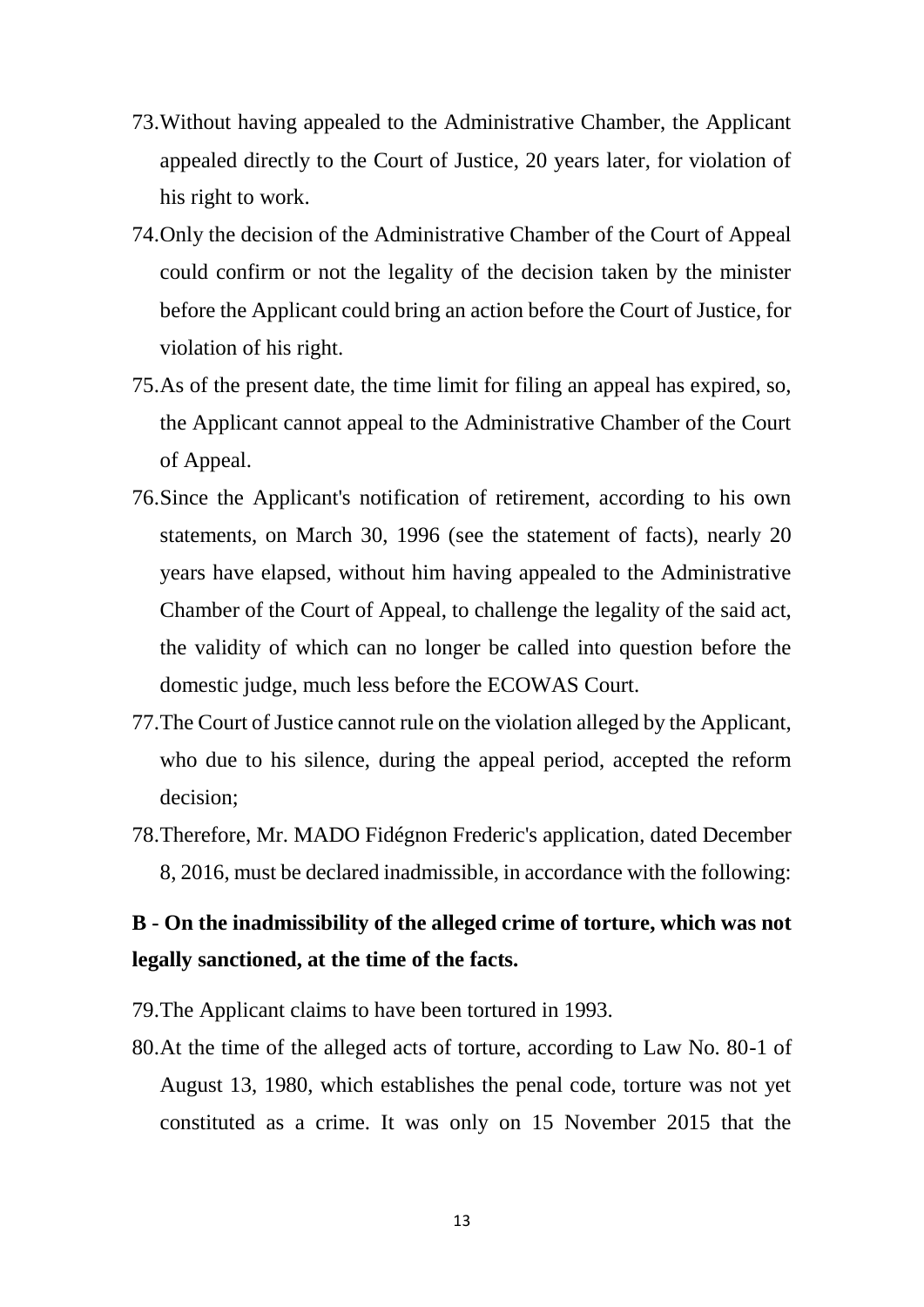Togolese Republic adopted a new penal code, this time making torture a crime under Article 198.

- 81.Torture is henceforth a crime and according to Article 7 of Law No. 83, establishing the code of criminal procedure, of 2 March 1983, being it a prescriptive crime.
- 82.This Article provides that "*the action of the Public Prosecutor's Office is time-barred when the offense has not been granted before the court of law, by summons or remittance order, within the period running from the day on which it was committed:*
- *- Ten years for crimes,*
- *- One year for offenses;*
- *- One year for misdemeanors"*
- 83.The alleged facts supposedly took place in the year 1993, therefore, the Applicant can no longer appeal to the Court to hear alleged violations attributed to the Togolese Republic.
- 84.With regards to the issue of statute-barring, it should be noted that the new Criminal Code of 15 November 2015, in Article 198, was amended as follows: "*the crime of torture is not statute barred*", but no transitional provision was adopted by the National Assembly, and the new Criminal Code of 15 November 2015, does not give retroactive effect to any of its provisions, the criminal law, being established only for future offenses.
- 85.Statute-barred allegations of torture cannot take effect.
- 86.Under such circumstances, the application of Mr. Frédéric MADO Fidégnon, dated December 8, 2016, must be declared inadmissible.

# **C - On the inadmissibility of the application with respect to the alleged arbitrary detention**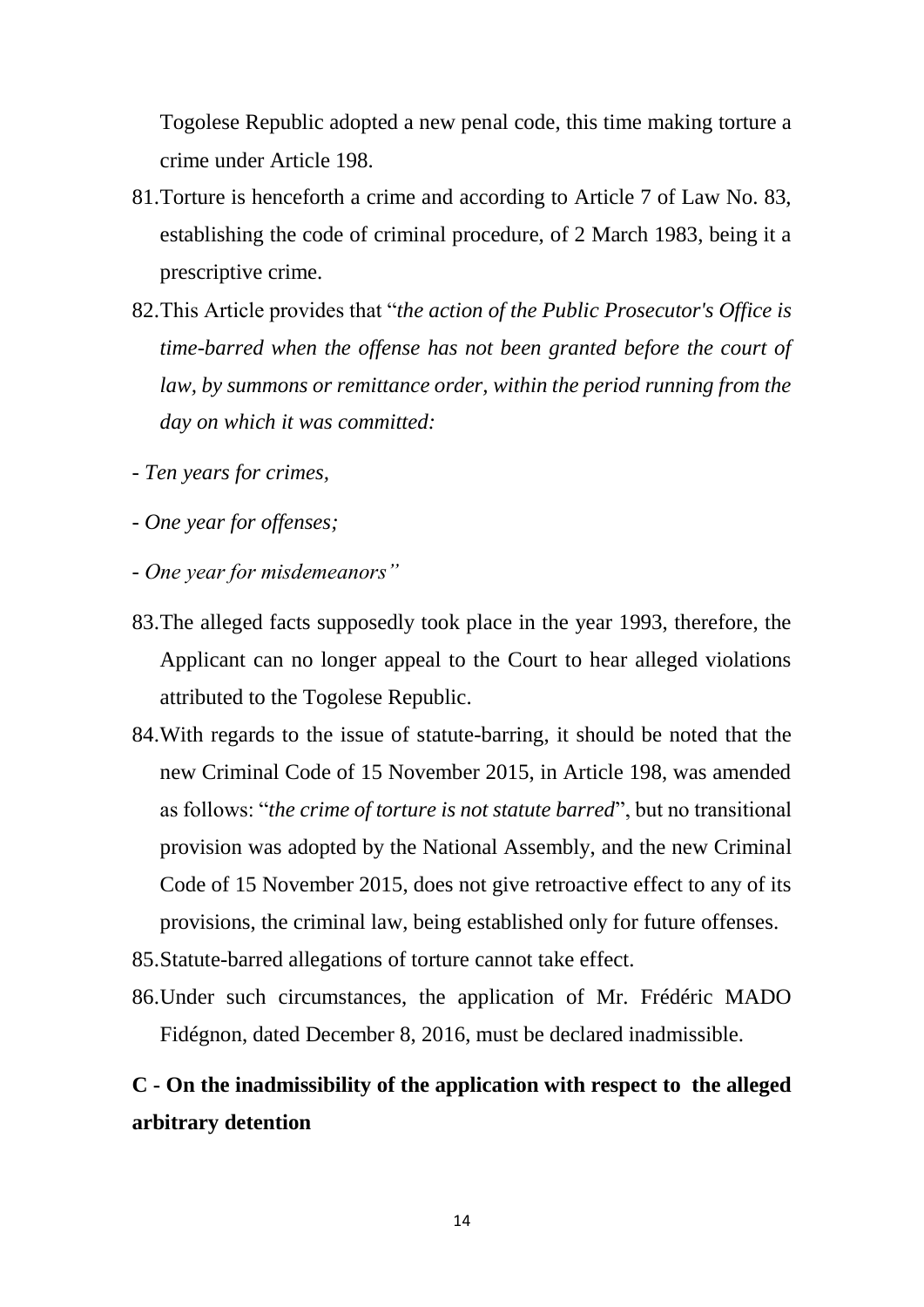- 87.The Applicant maintains that he was arbitrarily detained by the Togolese Republic and relies on various instruments to this end.
- 88.He claims to have been detained for a period of twenty-one (21) months, sometimes twenty-one (21) weeks, without any evidence (see page 8 of the December 8, 2016 application); which seems to be confusing.
- 89.In principle, detention is arbitrary, only when it is manifestly impossible to claim any legal ground to justify deprivation of liberty.
- 90.The alleged facts relating to the arbitrary detention, after 23 years, are grossly statute-barred.
- 91.Indeed, the code of criminal procedure, in its Article 7, provides that the action of the Public Prosecutor's Office is statute-barred when the offense has not been granted by the court of law, by summons or remittance order, within a period of ten years in criminal matters and five years in the case of offense, counting from the day it was committed.
- 92.We found that after 23 years, the facts are statute-barred, considering, further, that Mr. MADO claimed the amnesty of the facts attributed to him, thus recognizing their veracity and therefore the need for his detention at that time.
- 93.That Applicant's detention is on legal grounds and cannot be described as arbitrary as it was necessary for the purposes of investigation.
- 94.Furthermore, his detention was decided by the competent judicial authority of the Togolese Republic.
- 95.It is also worth recalling the established case-law of the Court of Justice, that in case No. ECW/CCJ/APP/01/06- EL HAJI Hammami against the Republic of Nigeria and four others: "*since the Applicant has been arrested, detained and prosecuted before the competent courts of a Member State, in accordance with the laws and regulations in force, the Court cannot hear the appeal, without risk of interfering, without just reason, in the domain within the jurisdiction of national courts*".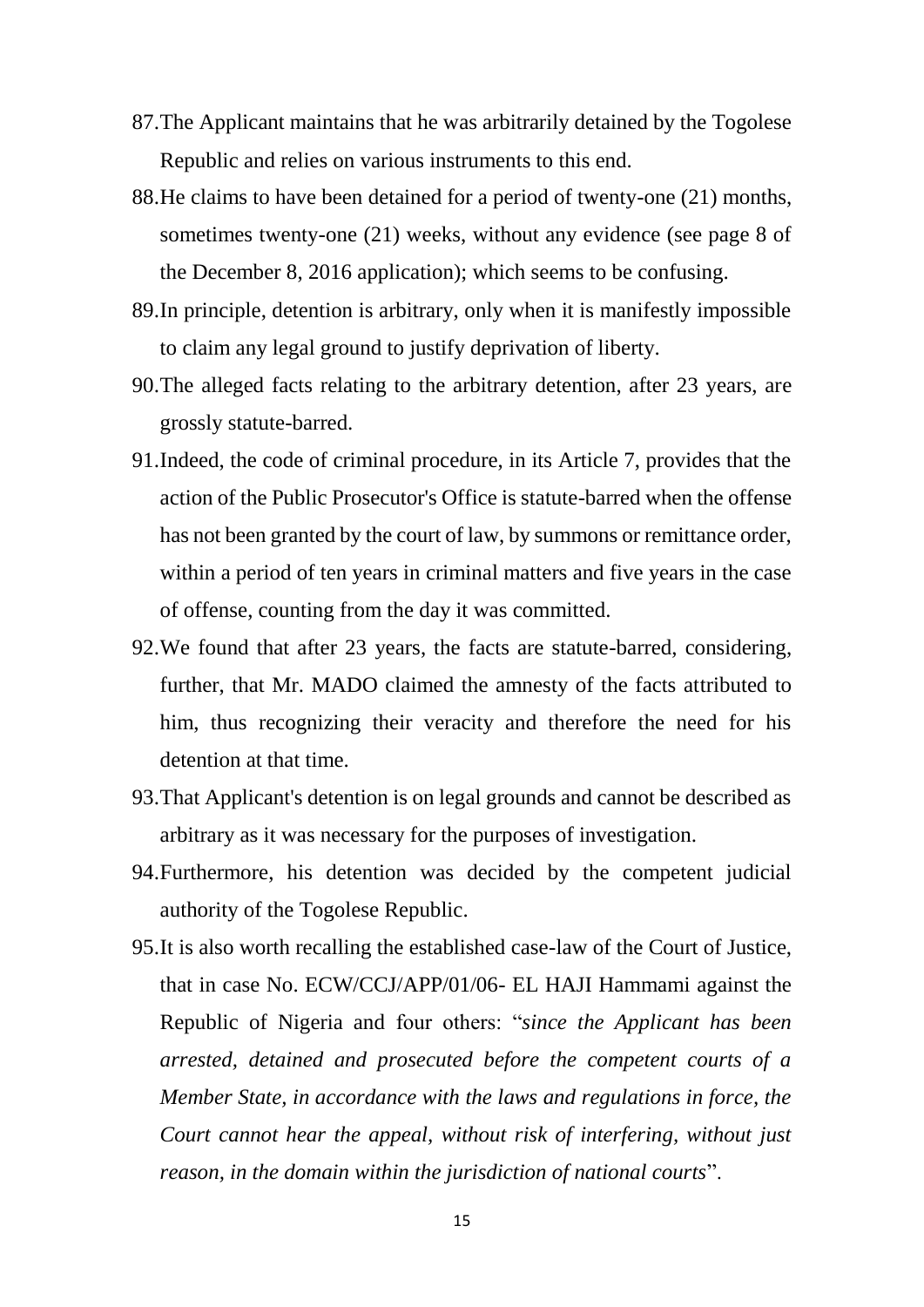- 96.In fact, the decision to detain Mr. Mado was taken by a Togo judicial authority.
- 97.It follows from the foregoing that the application must be declared inadmissible, because the facts are statute-barred or not in accordance with the case law of the Court of Justice.

#### *b. Pleas in Law:*

98.The Respondent based its claim on Articles 11, 15, 19, 21, paragraphs 1 and 2 of the Togolese Constitution; 29 of the Law on the General Status of Military Personnel of the National Army, of December 17, 1963; 3, 4, 5, 6 and 7 (1) (d) of the African Charter on Human and Peoples' Rights; 5, 10, 23 (1) of the Universal Declaration of Human Rights of December 10, 1948, 7, 9 (1), 10 (1), 14 (3) (c) of the International Covenant on Civil and Political Rights of 16 December 1966; 4 of the Declaration on Fundamental Principles of Justice for Victims of Crime and Abuse of Powers; the Amnesty Act of December 22, 1994 and 6 (1) of the International Covenant on Social, Economic and Cultural Rights.

#### *c. Reliefs Sought:*

99.The Respondent submitted that the Court should:

With regards to the form:

i. Grant the reliefs sought by the Togolese Republic;

ii. On the other hand, declare the application dated 8 December 2016 inadmissible, based on the grounds relied on by the Togolese Republic;

On the merit: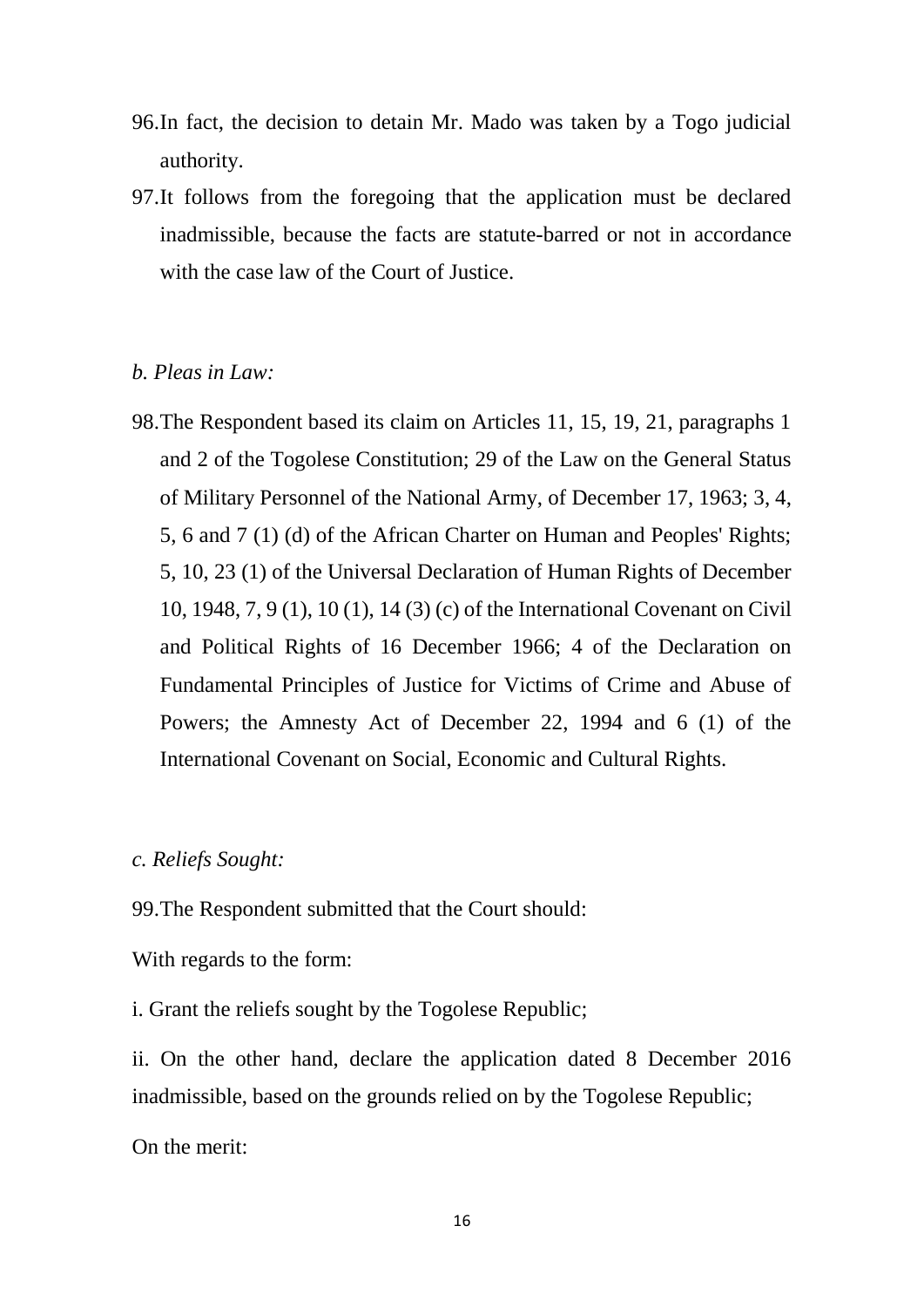iii- If in an extraordinary case, the Court considers that the application initiating proceedings is admissible, it should declare:

iv- That the Applicant did not present any proof to establish his claims;

v- Consequently, the Court should reject all his claims, pleas and submissions and reject the sought reliefs;

vi- Order the Applicant to pay all the expenses;

#### **VIII. PROCEDURE BEFORE THE COURT**

#### **a) Expedited procedure**

- 100. The Applicant prayed that the instant case be submitted to an expedited procedure, claiming that in view of the facts he has presented there is an urgent need, as the silence observed by the Togolese authorities, despite all his efforts, aggravates his already precarious situation and that of his family, so it is necessary to put an end to this situation.
- 101. The Respondent was duly served but made no pronouncement on this regard.
- 102. The Court, by order No. ECW/CCJ/ORD/02/17, rejected the aforementioned application for expedited procedure.

#### **IX. JURISDICTION**

103. **The Defendant questioned the jurisdiction of this Court to hear the instant case, claiming, in summary, that the matter refers to the legality of administrative acts and that the** Decision No. 96- 097/MIN.DEF.NAT on retirement for disciplinary reasons, of February 24, 1996, proves that the Applicant is retired. And that the decision of the Minister of Defense is therefore an administrative act which, according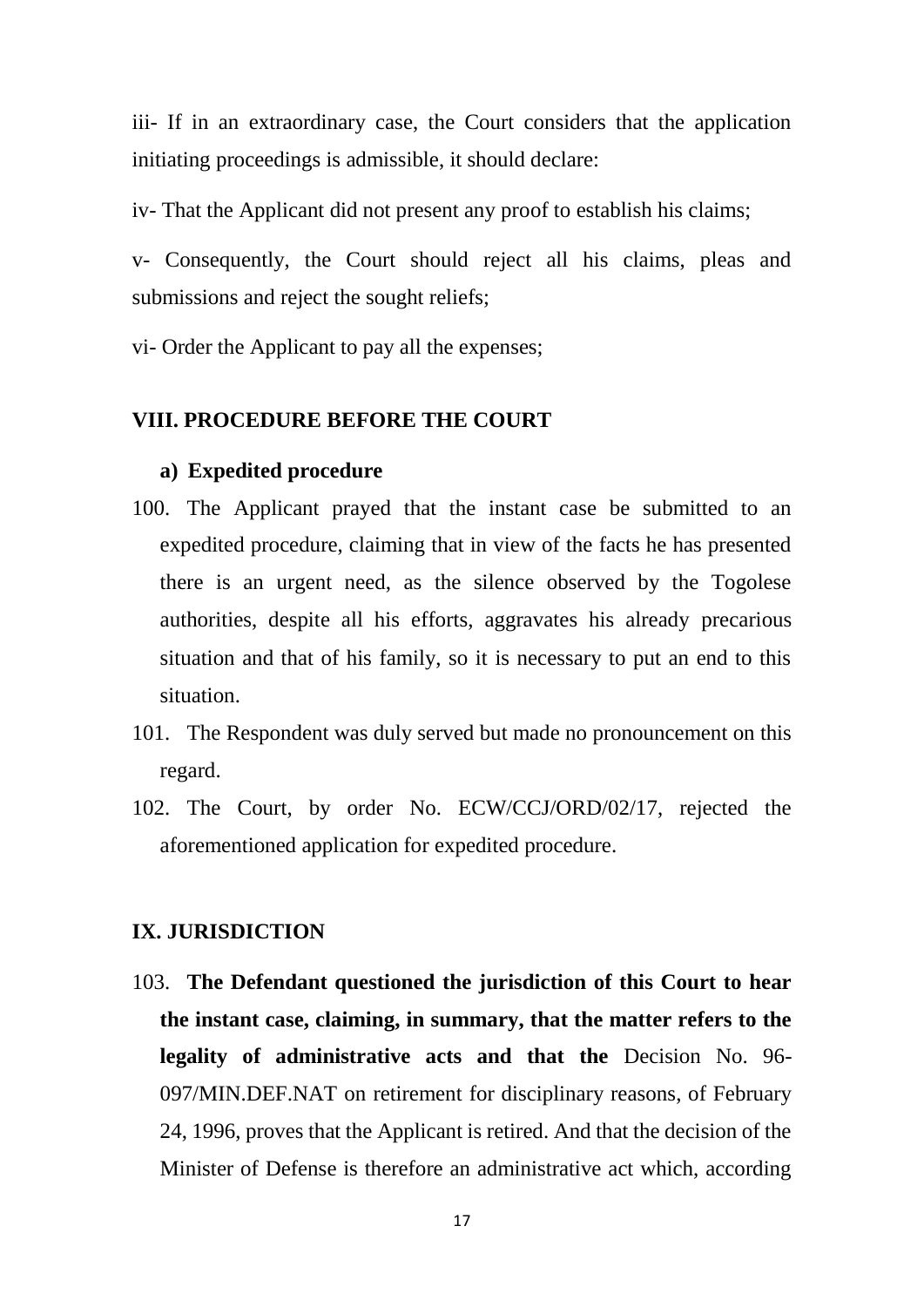to Law No. 81-10, of 23 June 1981, the procedure before the Administrative Chamber of the Court of Appeal of Togo, provides for a appeal against any administrative decision. And that only that Chamber entertains jurisdiction to decide on the legality or not of an administrative act. Since the Applicant has not appealed to the Administrative Chamber which could confirm or not the legality of the decision taken by the minister, with the period of time for this having expired, 20 years later, the Applicant cannot appeal directly to the Court of Justice for violation of his right.

- 104. With this argument, the Respondent seems to intend to invoke the principle of the need to exhaust domestic remedies, as a condition of access to the Court which, which if applicable to this Court - which is not the case - could determine the inadmissibility of the case, but not the lack of jurisdiction of the Court - See Judgments Nos. ECW/CCJ/JUD/07/11 in the case *OCEAN KING LTD. V. REPUBLIC OF SENEGAL*; ECW/CCJ/JUD/25/2015, in the case*, HANS CAPEHART WILLIAMS SR. AND OTHERS V. REPUBLIC Of LIBERIA AND OTHERS* (page 11, Case No. ECW/CCJ/APP/06/14.) – so this Respondent's argument is unfounded.
- 105. However, the Court assumes *ex officio* its own jurisdiction.
- 106. The jurisdiction of the Court results, above all, from the legal texts governing it and from the nature of the question that is put before it by the Applicant, based on the facts, as alleged by the Applicant.
- 107. In this regard, this Court ruled in the case *BAKARY SARRE AND 28 ORS VS. REPUBLIC OF MALI***,** *Judgment No. ECW/CCJ/JUD/03/11 of March 17, 2011, in CCJLR, 2011, p. 67, §25* that; *"The competence of the Court to adjudicate in a given case depends not only on its texts but also on the substance of the initiating application. (…)"*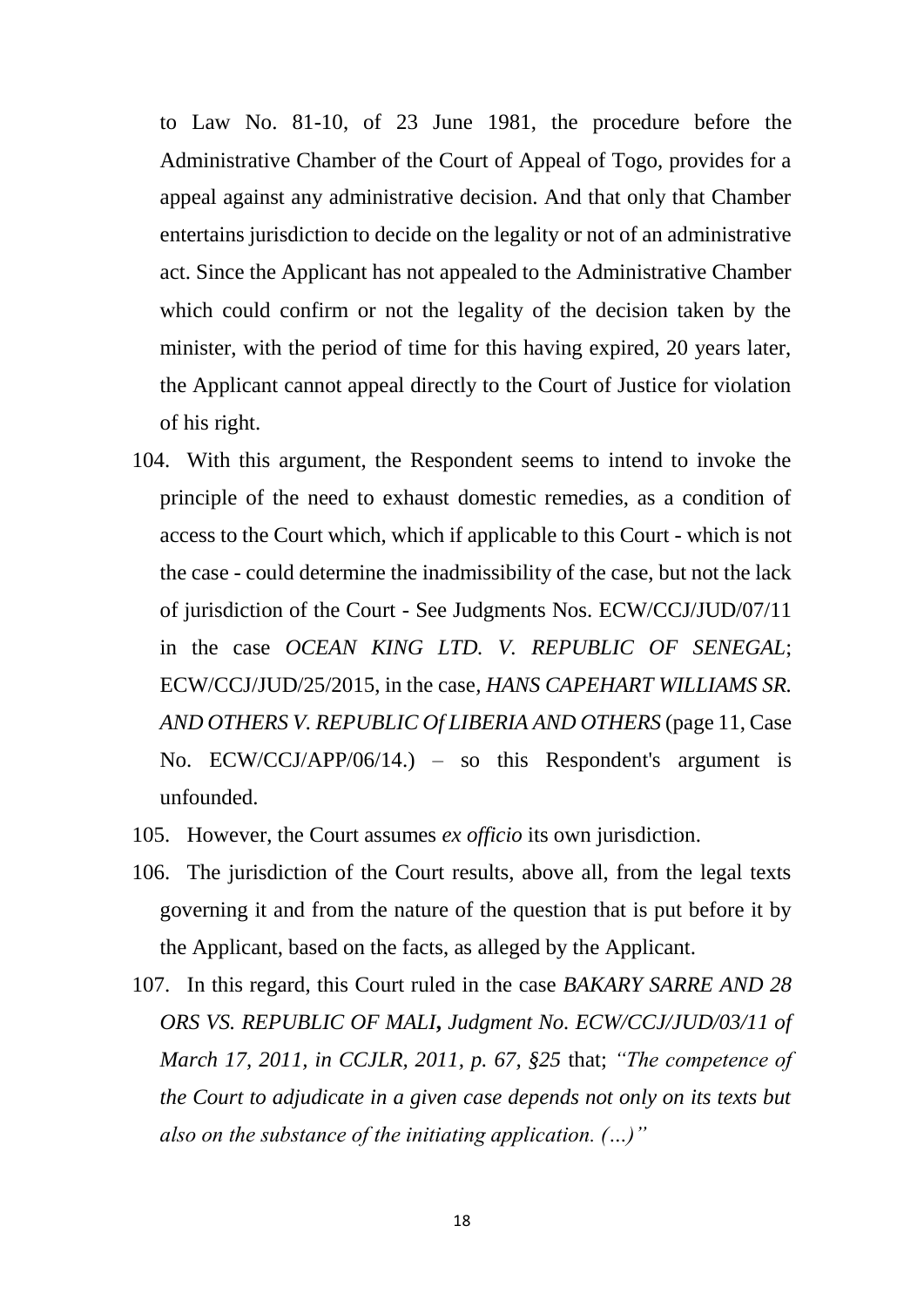- 108. With the same understanding, the Court ruled in the case *MR. CHUD MBA VS. REPUBLIC OF GHANA, Judgment No ECW/CCJ/JUD/10/13*  of 6th November 2013, in CCJLR, 2013, pag. 349, §51 that "*As a general rule, jurisdiction is inferred from the Plaintiffs claim and in deciding whether or not this Court has jurisdiction to entertain the present action, reliance has to be placed on the facts as presented by the Plaintiff."*
- 109. In the instant case, the Applicant relied on the provisions of the law that grants the Court jurisdiction in matters of human rights to substantiate his case, citing Articles 9 (4) and 10 (d) of Additional Protocol A/SP.1/ 05 of 2005 that amended Protocol A/P1/7/91, on the Court, relying, to establish his cause of action, on facts, alleged to have occurred between April 1993 to 22 December 1994 and in March 1996, which he considers to be in violation of his human rights, as contrary to the relevant provisions of the African Charter on Human and Peoples' Rights and other international human rights protection instruments.
- 110. Thus, there is no doubt that the question posed by the Applicant to the court falls *in abstracto* within the scope of its material competence.
- 111. Although*,* as understood by this Court, "*A cause of action is a fact or combination of facts which establishes or gives a right of action." See*  GABRIEL INYANG & ANOR V. THE FEDERAL REPUBLIC OF NIGERIA ECW/CCJ/JUD/20/18 @ pg 9.
- 112. Or further, as defined by this Court, the *Cause of action "as a matter for which an action can be brought, a legal right predicated on facts upon which an action may be sustained. It is a right to bring a suit based on factual situations disclosing the existence of a legal right.(…)" See INCORPORATED TRUSTEES OF FISCAL & CIVIL RIGHTS ENLIGHTENMENT FOUNDATION V. FED REP OF NIGERIA & 2 ORS, ECW/CCJ/JUD/18/16 page 19.*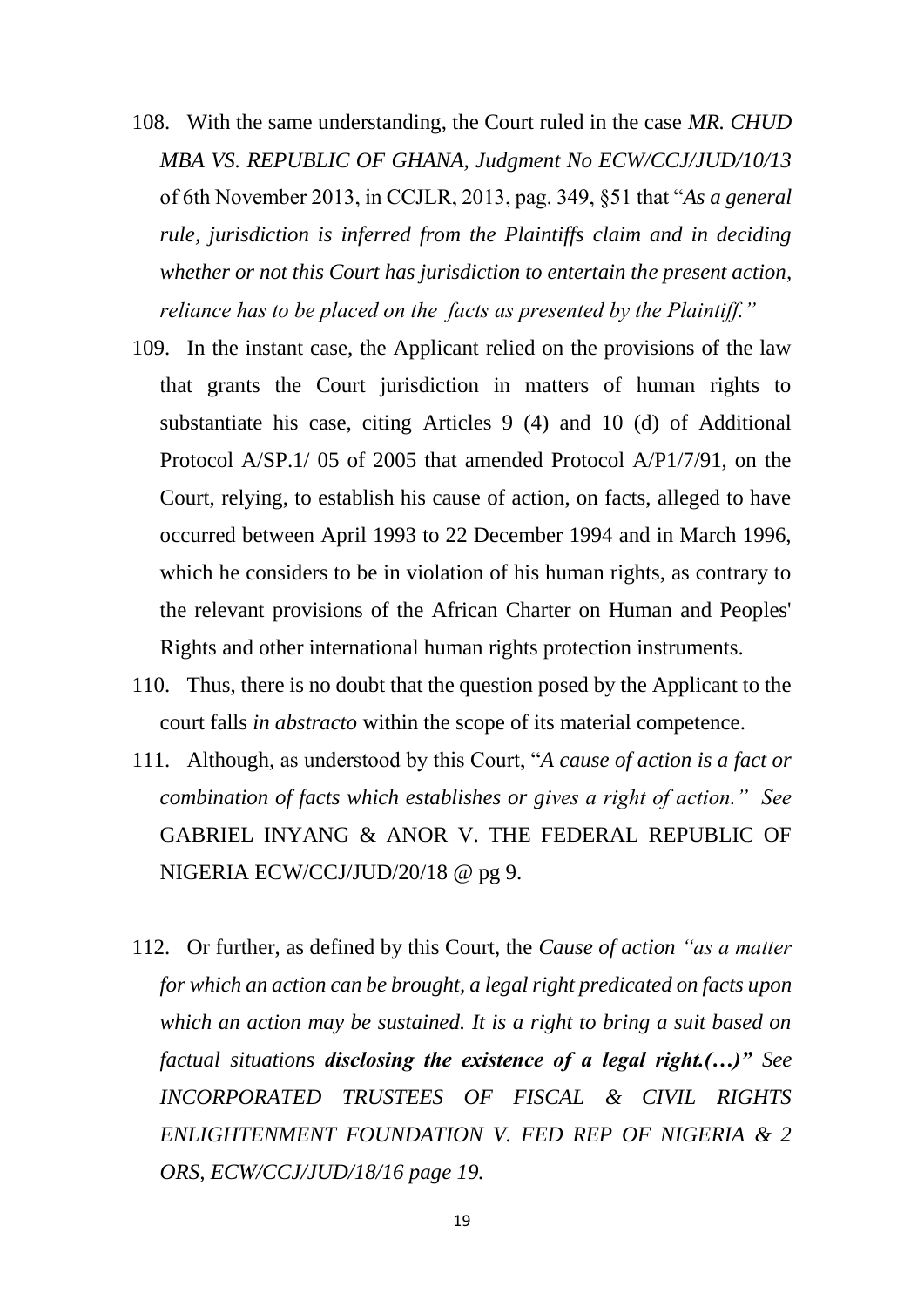- 113. Therefore, the cause of action, substantiated in an alleged violation of human rights, must be in a necessary relationship with the right of action as established by law.
- 114. Article 9 (4) of the Additional Protocol of 2005 established that the *"The Court has jurisdiction to determine the cases of human rights violations that occur in any Member State*."
- 115. In terms of access to the Court, the Article 10 (d) of the same Protocol establishes that "*Can access the Court (...) d) Anyone who is a victim of human rights violations.*
- 116. In the instant case, as we have seen, the facts relied on by the Applicant and which constitute the cause of action, allegedly occurred between April 1993 to December 22, 1994 and March 1996, a period well long before the legal attribution of human rights jurisdiction to this Court.
- 117. This means that it is up to the Court to find out if its *jurisdiction* may rule on facts that occurred before the date of entry into force of the aforementioned Additional Protocol of 2005.
- 118. It is recalled that jurisdiction in matters of human rights violations was conferred on this Court by Article 9 of Additional Protocol A/SP.1/05 of 2005, which amended Protocol A/P1/7/91 on the Court, which entered into force provisionally on January 19, 2005 with the signature of the Signatory Heads of Member States (including the signature of the Head of State of the Togolese Republic) and definitively into force after its ratification by at least nine (9) of the signatory States.
- 119. And as it results from article 28 of the *VIENNA CONVENTION ON THE LAW OF TREATIES "Unless a different intention is evident from the treaty, or is otherwise established, its provisions do not bind a party in relation to a previous act or fact or to a situation that has ceased to exist before the entry into force of the treaty, in relation to that part*."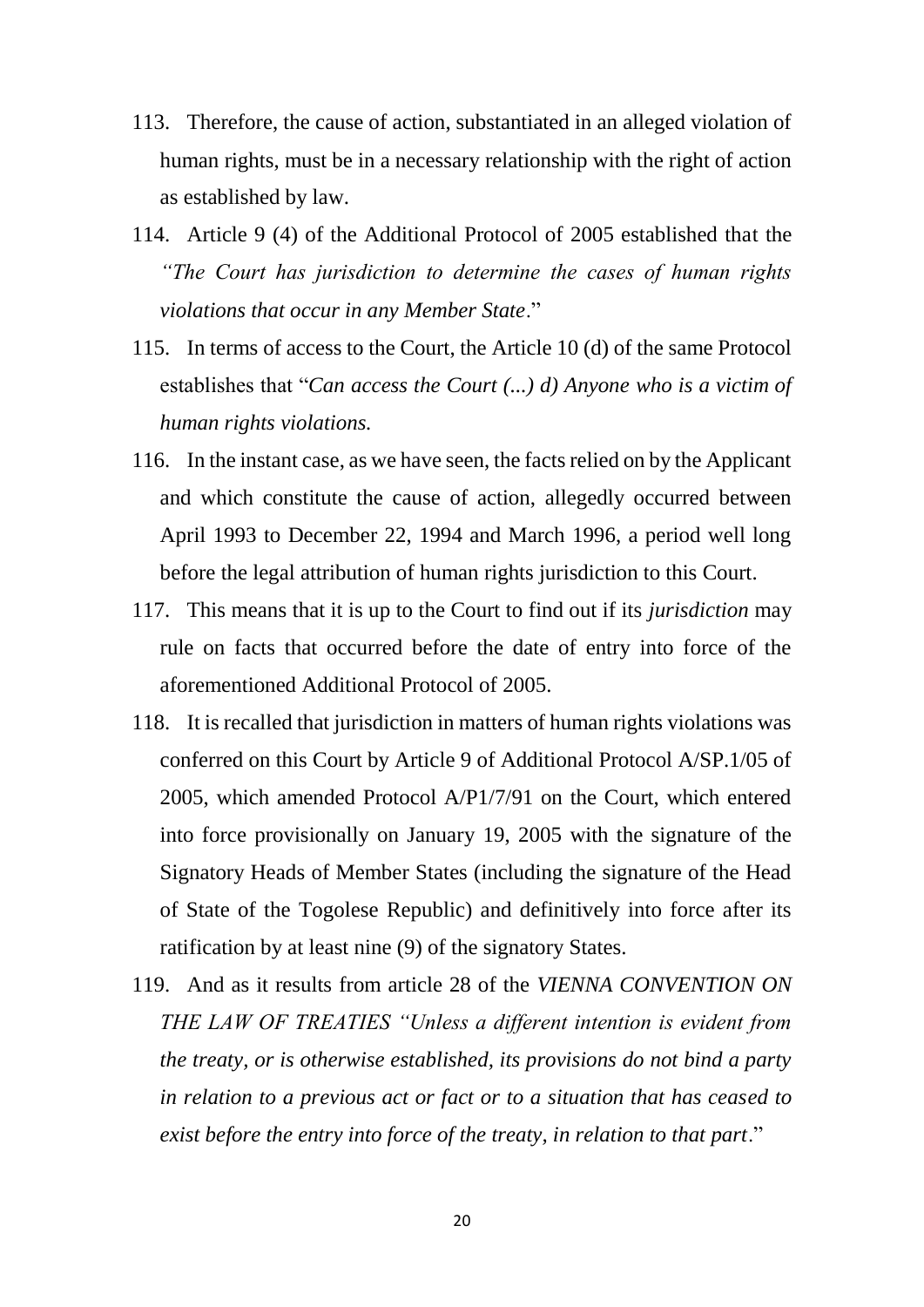- 120. This norm of the aforementioned Convention enshrines the principle of non-retroactivity of the conventions, determining the *ratione temporis jurisdiction.*
- 121. And the relevant date for the purpose of establishing jurisdiction by reason of time is, in principle, the date of entry into force of the Convention and its Protocols, as regards the respective contracting parties. (*See European Court of Human Rights (THDH) in the case SILIH V. SLOVENIA (GC §164*)
- 122. In fact, in the same sense, the Inter-American Court decided in the case *GOMES LUND AND OTHERS ("GUERRILLA DO ARAGUAIA") VS. BRAZIL, JUDGMENT* OF NOVEMBER 24, 2010, by establishing that "*In order to determine whether or not it entertains jurisdiction to hear a case or one of its aspects, in accordance with Article 62.1 of the American Convention, the Court must take into consideration the date of recognition of jurisdiction by the State, the terms in which this recognition was granted and the principle of non-retroactivity, provided for in article 28 of the 1969 Vienna Convention on the Law of Treaties."*
- 123. This Court concluded that *"the Court would have jurisdiction for the acts subsequent to this recognition".* It also pointed out that, *"Based on the foregoing and on the principle of non-retroactive effect, the Court cannot exercise its contentious jurisdiction to apply the Convention and declare a violation of its norms when the alleged facts or the conduct of the State, which could imply its international responsibility, are prior to this recognition of jurisdiction*." (see §16)
- 124. In the same sense, the European Court (ECHR) concluded in the case *KOPECKY V. SLOVAKIA (GC)* that competence *ratione temporis* covers only the period after ratification of the Convention or its Protocols by the Respondent State, by reaffirming that "*(…) the Convention imposes no*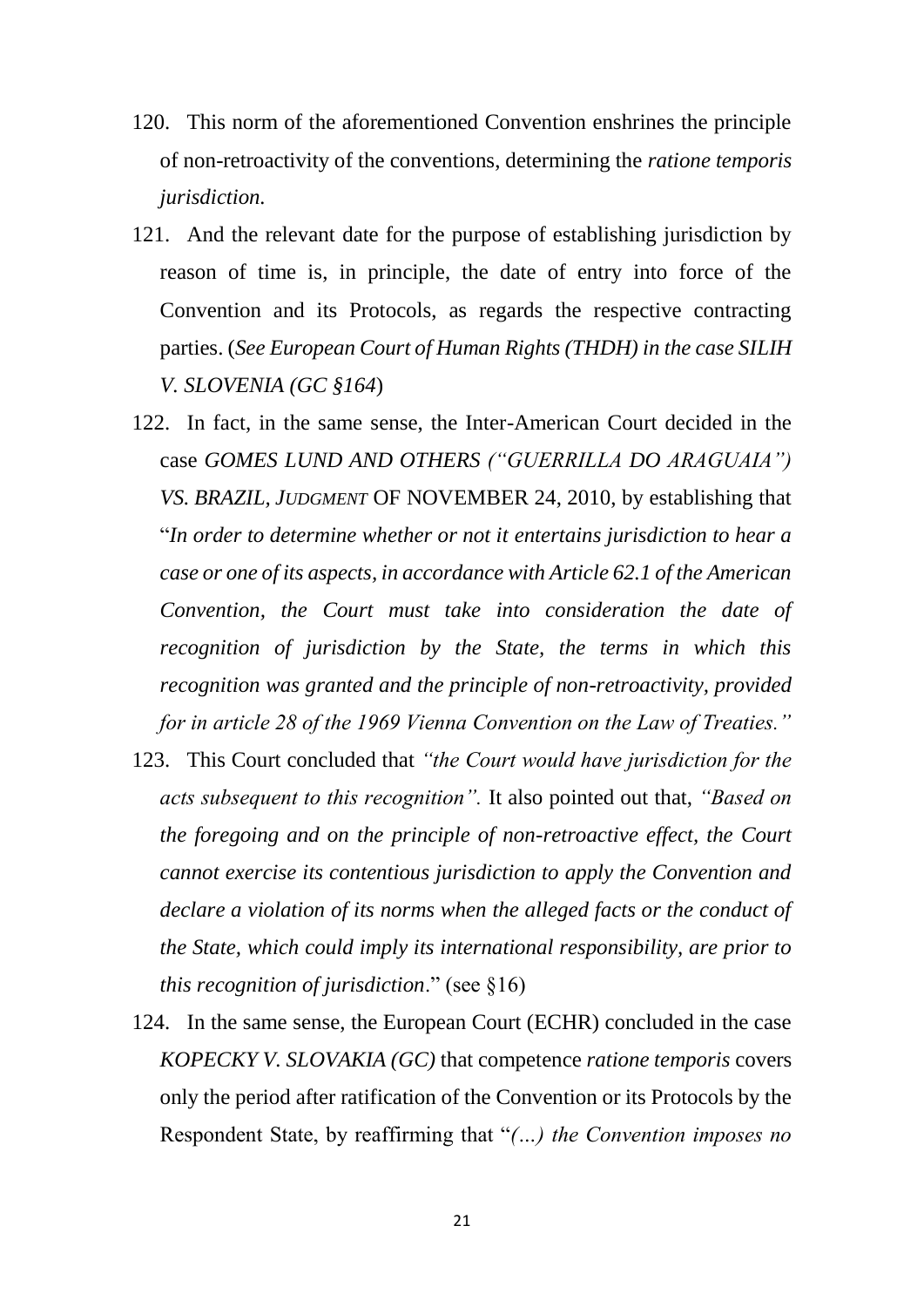*specific obligation on the Contracting States to provide a redress for wrongs or damage prior to their ratification of the Convention.. (see §38)*

- 125. Likewise, it follows from the jurisprudence of the Inter-American Court contained in the aforementioned Judgment that "*acts of a continuous or permanent nature last for as long as the fact continues, thus maintaining its lack of compliance with the international obligation remains"* and "*the Court may examine and rule on other alleged violations, which are based on facts that occurred or persisted"* from the date of recognition of its jurisdiction by the State. (see §18)
- 126. In a similar way, the jurisprudence of the European Court understands that "*the Court can even take into account facts prior to ratification, provided that they can be considered as the origin of a continuous situation that lasted beyond that date, or that are relevant to understand facts that occurred after that date*." (See *KURIC AND OTHERS V. SLOVENIA – GC §240 -241*)
- 127. Also according to the understanding of the European Court, "*the bodies of the Convention admit the extension of the scope of jurisdiction ratione temporis, to situations of continuous violations that began before the entry into force of the Convention, but which continue after that date*". (*SEE ECtHR in the case BECKER V. BELGIUM, Application No. 214/5)*
- 128. Also with the same understanding, the *African Court on Human and Peoples' Rights* in determining its temporal jurisdiction over cases of alleged human rights violations that occurred prior to the entry into force of the Protocol on the Court or the declaration by which Respondent States accept the jurisdiction of the Court and the admissibility of applications made under Article 34 (6) of the Protocol, in the case of *BENEFICIARIES OF NORBERT ZONGO AND OTHERS V. BURKINA FASO*, (see Application No. 013/2011, Ruling of June 21, 2013 in Law Report, Vol. I, 2006-2016, page 197), noted that: *63 "(…) the relevant*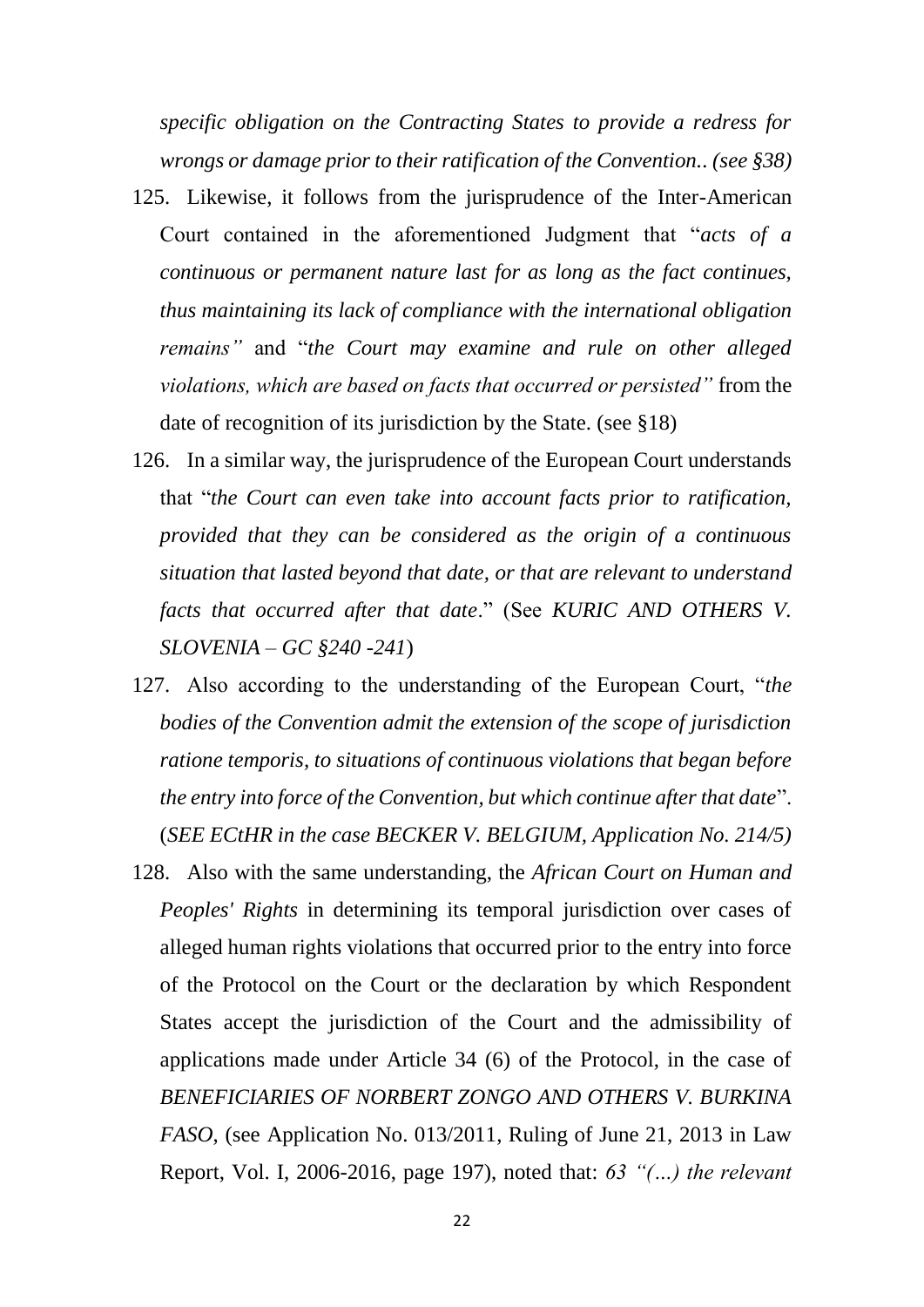*dates regarding its ratione temporis jurisdiction are those of the entry into force of the Charter (21 October 1986), the Protocol (25 January 2004) as well as that of the deposit at the Secretariat of the Organization of African Unity by Burkina Faso of the declaration accepting the jurisdiction of the Court to receive Applications from individuals, (28 July 1998).*" *(See §62)* and it made a clear distinction between "*instantaneous"* and "*continuous*" acts of violation and established that *"the Application of the principle of non-retroactivity of treaties contained in Article 281 of the Vienna Convention on the Law of Treaties of 23 May 1969 is not contested by the parties. The issue here is to know whether the different violations alleged by the Applicants would, if proven, constitute instantaneous or continuous violations of the international obligations of Burkina Faso in the area of human rights." (See §63)*

- 129. Also in the case law of this Honorable Court, there are decisions that point towards the acceptance of the non-retroactive application of the 2005 Protocol and the assumption of its jurisdiction over facts that generate a situation of continuous and prevailing violation on the date of entry into force of the said Additional Protocol. (See *ALHAJ HAMMANI TIDJANI V. FEDERAL REPUBLIC OF NIGERIA & 4 OTHERS* - ECW/CCJ/APP/01/06, Judgment ECW/CCJ/JUD/04/07 (CCJLR 2004- 2009 p…) and SIRIKU ALADE V. FEDERAL REPUBLIC OF NIGERIA - ECW/CCJ/APP/05/11, Judgment No. ECW/CCJ/JUD/10/12; CCJ Law Report, 2012, p. 189).
- 130. More recently, the Court, in the case *EVARISTUS DENNIS EGBEBU V. FEDERAL REPUBLIC Of NIGERIA,* Case ECW/CCJ/APP/32/20, Judgment ECW/JUD/14/21 - Unreported, ruled that *"…its jurisdiction to examine human rights violation cases in ECOWAS Member States from the 2005 Supplementary Protocol A/SP.1/01 /05 of 19th January 2005,*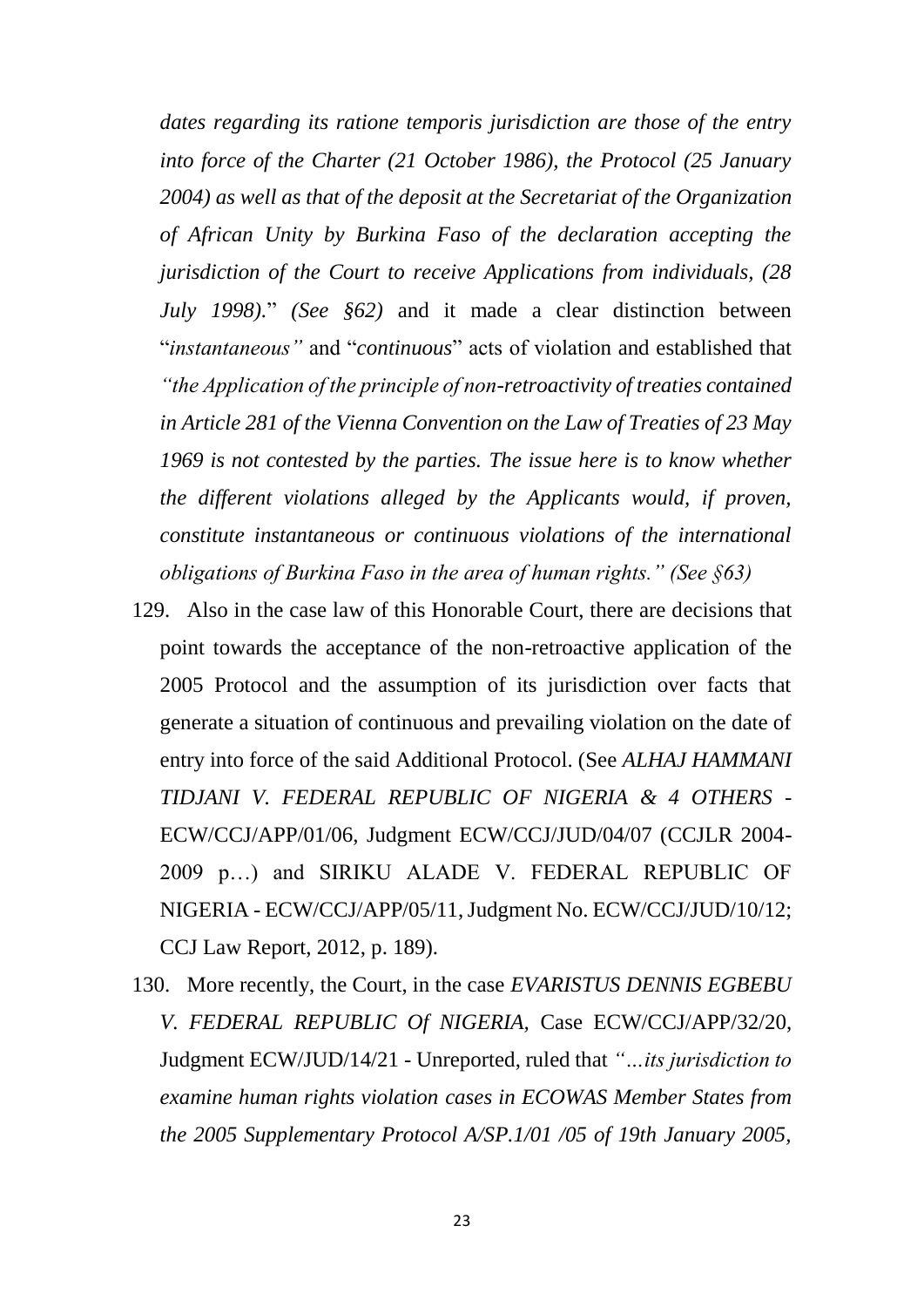*which came into force on the same date, as well as from its Rules adopted on 3rd June 2002.* (see §76)

- 131. Therefore, the 2005 Additional Protocol, while conferring jurisdiction on the Court of Justice in matters of human rights, did not establish anything as to the possibility of its retroactive application.
- 132. Thus, following the principle of non-retroactivity of the Treaties, arising from article 28 of the *VIENNA CONVENTION ON THE LAW OF TREATIES* mentioned above, the jurisdiction of this Court in matters of human rights is limited to facts that occurred after January 19, 2005, the date of its provisional entry into force.
- 133. On the other hand, the notion of "instantaneous" or "continuous" acts of violations is established in Article 14 of the *Draft articles on Responsibility of States for Internationally Wrongful Acts* adopted in 2001, which provides that: *"(1)The violation of an obligation by an act of a State that is not continuous occurs at the time the act is performed, even if its effects persist*. (2). *The violation of an international obligation by an act of a State that is continuous in nature extends for the entire period during which the act continues and remains in violation of the international obligation*. (*3). The violation of an international obligation requiring the state to prevent a certain event will take place at the moment that event begins and extends throughout the period during which the event continues and remains in contravention of that obligation."*
- 134. As the African Court found, in the case cited above, "*in its commentary on this Article, the Commission stated that an act does not have a continuing character merely because its effects or consequences extend in time. It must be wrongful act as such which continues.*" (See §66).
- 135. Therefore, in light of these observations, to determine its *ratione temporis* jurisdiction, it is for the Court to examine the alleged violations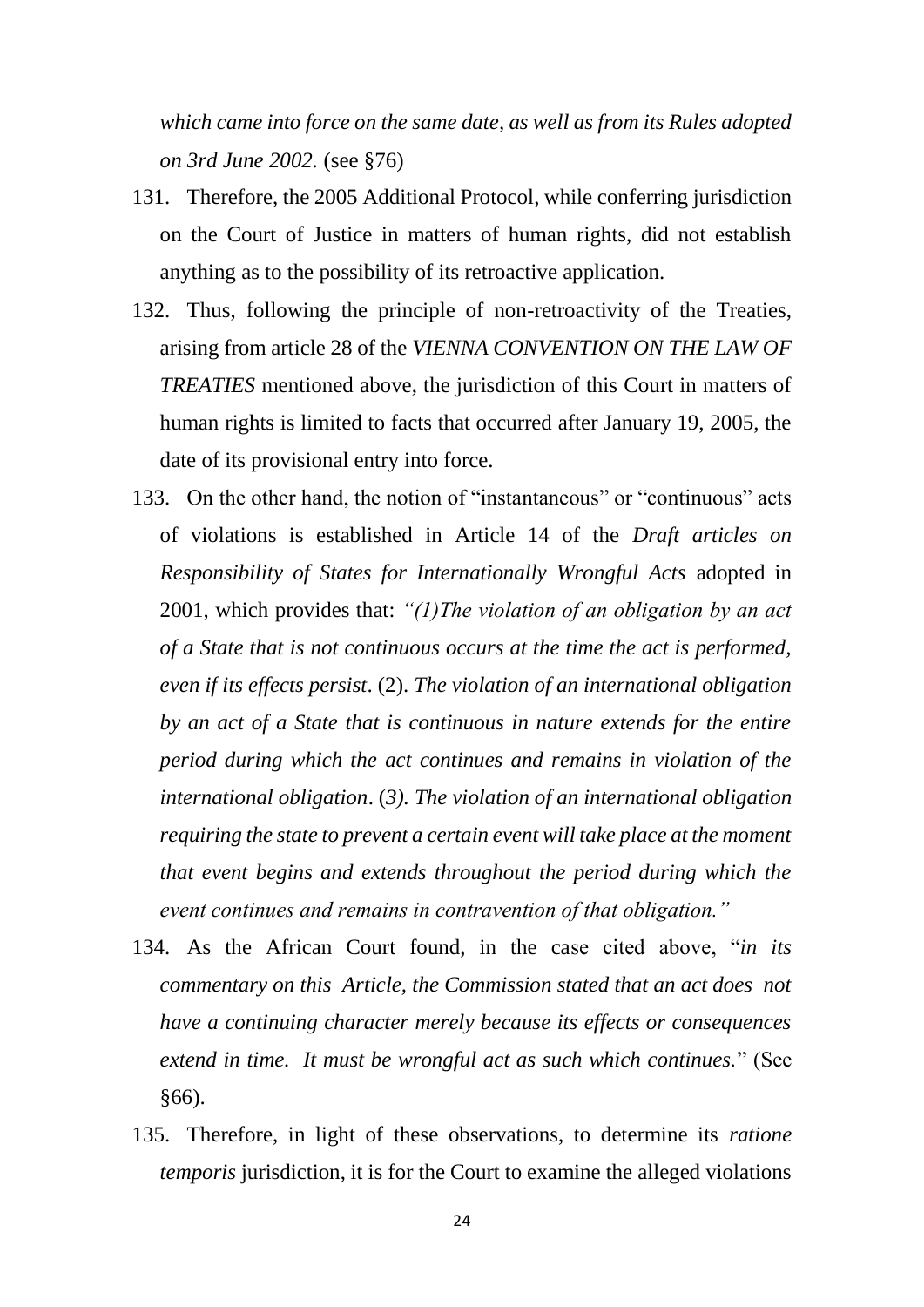of the right not to be tortured and the right not to be arbitrarily detained and the right to work, as claimed by the Applicant.

- 136. In configuration of his cause of action, the Applicant alleges that he was detained and tortured between April 1993 and December 1994 and that in 1996 he was notified by the Chief of Staff of a decision that determined his retirement from the army as a disciplinary measure, delivered in March 1993.
- 137. He affirms that he was released on December 22, 1994 and that he was retired from his duties in 1996.
- 138. These facts, as pleaded by the Applicant, demonstrate with precision in time, the moment in which the alleged interferences in the alleged human rights of the Applicant took place, and from them does not result in any situation of a *"continuous*" violation of alleged human rights. Therefore, "*instantaneous*" acts which were exhausted in their practice, long before this Court was vested with jurisdiction to judge the violation of human rights perpetrated in the Member States.
- 139. Thus, based on the aforementioned, this Court considers that it does not have *ratione temporis* jurisdiction to hear the instant case, and must, therefore, reject it.

#### **X – Costs**

- 140. The Applicant did not present any claim regarding expenses.
- 141. The Respondent, in turn, seeks from the Court to order the Applicant to bear the costs of the proceedings.
- 142. Article 66 (1) of the Court's Rules of Procedure provides that "*The judgment or order that ends the process decides on expenses."*
- 143. Paragraph 2 of the same Article states that "*The unsuccessful party is ordered to pay the costs if so decided."*